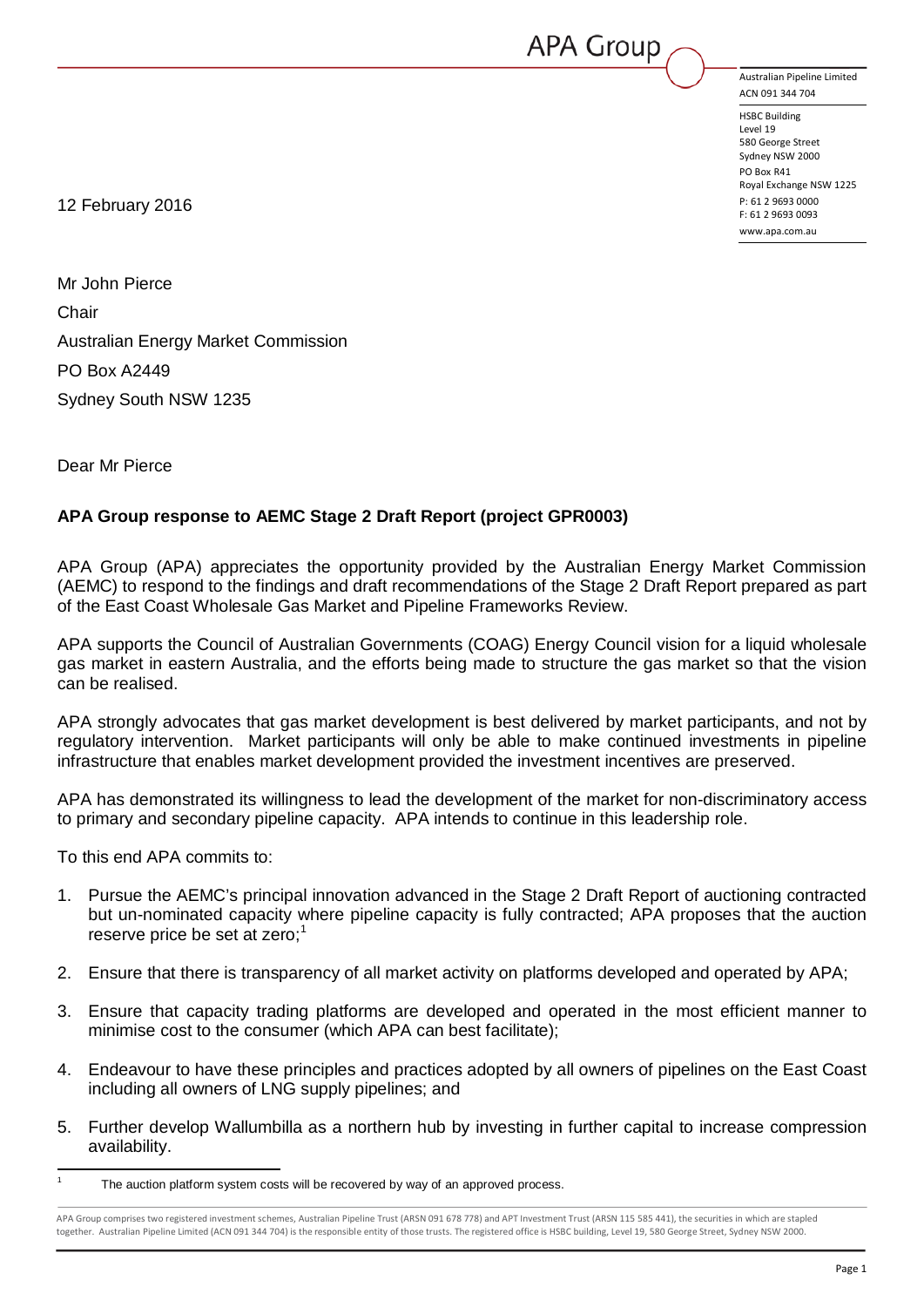In committing to pursue the AEMC's principal innovation of auctioning contracted but un-nominated capacity, APA commits only to the auctioning of capacity in pipelines which are fully contracted. The auctioning of contracted but un-nominated capacity in pipelines which are not fully contracted is unsustainable because it creates strong incentives for shippers to rely on low-priced capacity from the auction process, and not to reserve firm capacity, thereby undermining financial support for the investment which has been made.

**APA Group** 

APA's market led approach to the key recommendations of the Stage 2 Draft Report can ensure speed of implementation. Implementation as the AEMC proposes would require legislative change that introduces great uncertainty as to timing.

The success of a market led approach, facilitated by the current regulatory regime, is demonstrated by the build out of gas transmission infrastructure that has occurred over the last decade. APA advocates that regulatory intrusion be kept to a minimum so as not to stifle market response, innovation and investment.

If a deeper and more liquid market is to be achieved, there must also be changes in the market for the commodity. APA is concerned that the focus of the efforts to structure the gas market seems to be on the transportation sector of that market, and not on the market for the commodity itself. APA notes that the development of southern and northern gas hubs, as proposed by the AEMC, are steps in the right direction, but are unlikely to be sufficient of themselves.

APA supports transparency in the primary and secondary markets for pipeline capacity, provided equivalent measures are adopted for primary and secondary gas commodity transactions. It is only in these circumstances where there are equivalent measures applicable to commodity and transport that there can be a meaningful advancement towards the COAG Energy Council's vision. Anything less will be deeply flawed. To this end, APA would support a legislative package that provides for the publishing of the prices of all primary sales of gas and pipeline capacity, and of the terms and conditions of those sales which directly relate to price.

Although APA is committed to pursuing the recommendations of the Stage 2 Draft Report, it has concerns about specific aspects of those recommendations and about the reasoning which supports them. APA's concerns are set out in the submission attached.

APA would be pleased to discuss its response to the Stage 2 Draft Report, and to provide further information which may assist the AEMC in proceeding to its final report. APA's first point of contact is Peter Bolding, on (02) 9693 0053.

Yours sincerely

Mendant

Ross Gersbach Chief Executive Strategy and Development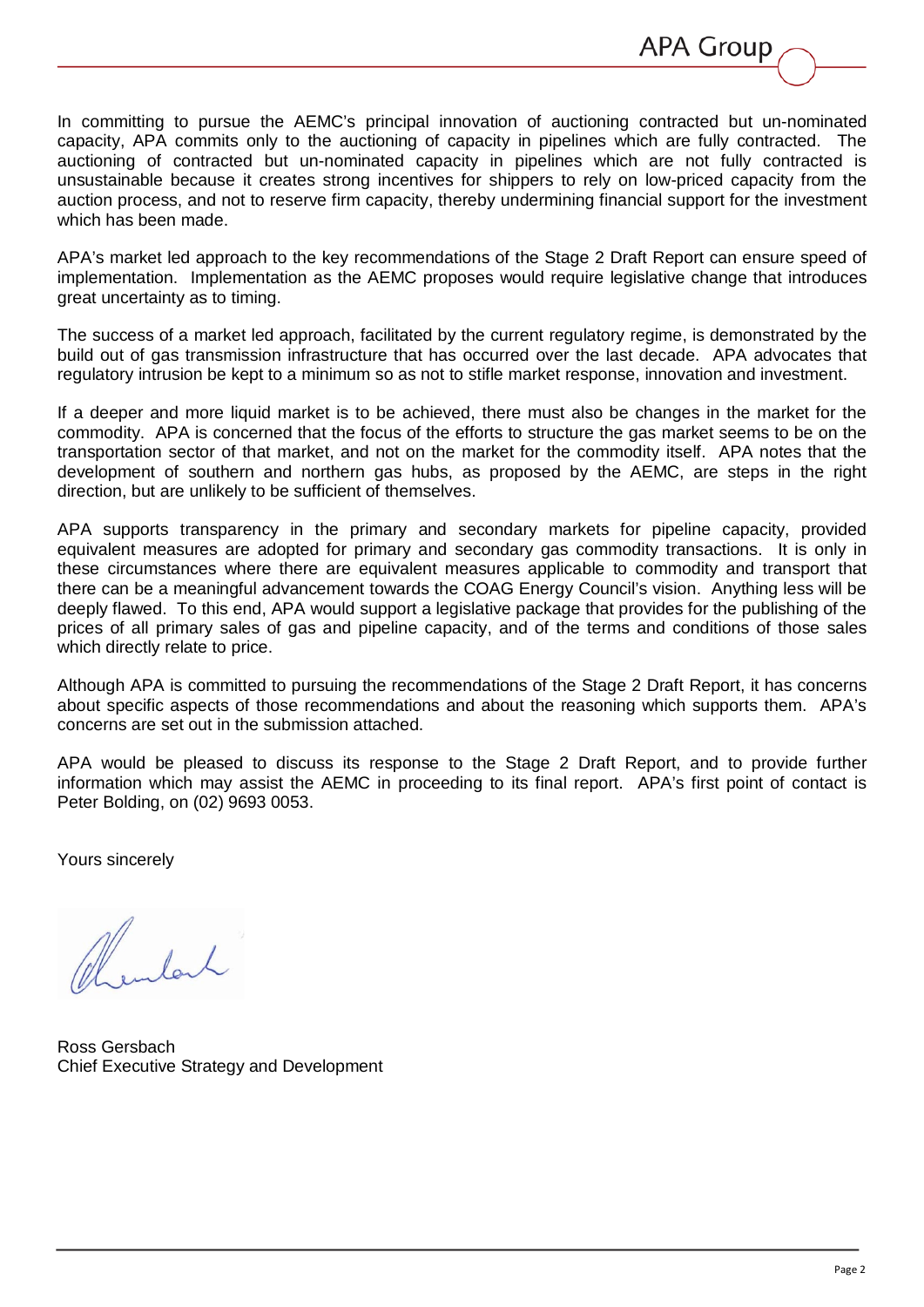# **Submission to the Australian Energy Market Commission**

# *East Coast Wholesale Gas Market and Pipeline Frameworks Review*

*Stage 2 Draft Report*

<span id="page-2-0"></span>**12 February 2016**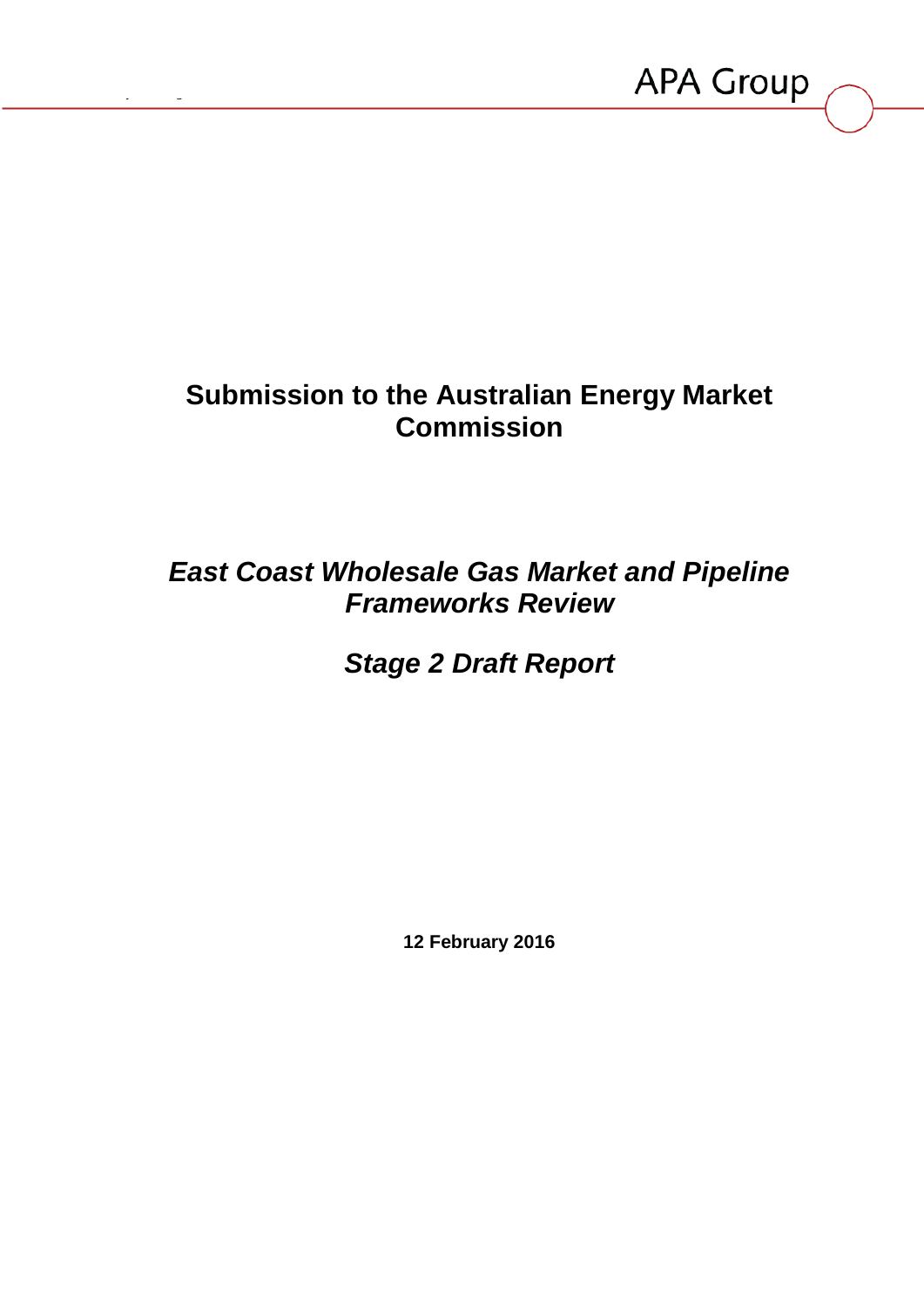## **Contents**

| 1            | <b>Introduction</b>                                            | 1               |
|--------------|----------------------------------------------------------------|-----------------|
| $\mathbf{2}$ | Concentration of trading activity at two hubs                  | 4               |
| 2.1          | The southern $-$ Victorian $-$ hub                             | 4               |
| 2.2          | A northern hub based on Wallumbilla                            | 6               |
| 2.3          | Competition in the market for hub services                     | 8               |
| 2.4          | The Short Term Trading Markets                                 | 9               |
| 3            | <b>Facilitation of hub access</b>                              | 10              |
| 3.1          | Auctioning of contracted but un-nominated capacity             | 11              |
| 3.2          | Auction design                                                 | 12 <sup>2</sup> |
| 3.2.1        | Setting the reserve price                                      | 12 <sup>°</sup> |
| 3.2.2        | Determining the amount of contracted but un-nominated capacity | 12 <sup>2</sup> |
| 3.2.3        | Pipelines that are not fully contracted                        | 13              |
| 3.2.4        | Terms and conditions                                           | 14              |
| 3.2.5        | Covered pipelines                                              | 15              |
| 3.2.6        | Pipelines serving a single facility                            | 15              |
| 3.3          | Creation of capacity trading platforms                         | 15              |
| 4            | <b>Information and the Bulletin Board</b>                      | 18              |
| 5            | Implementation                                                 | 20              |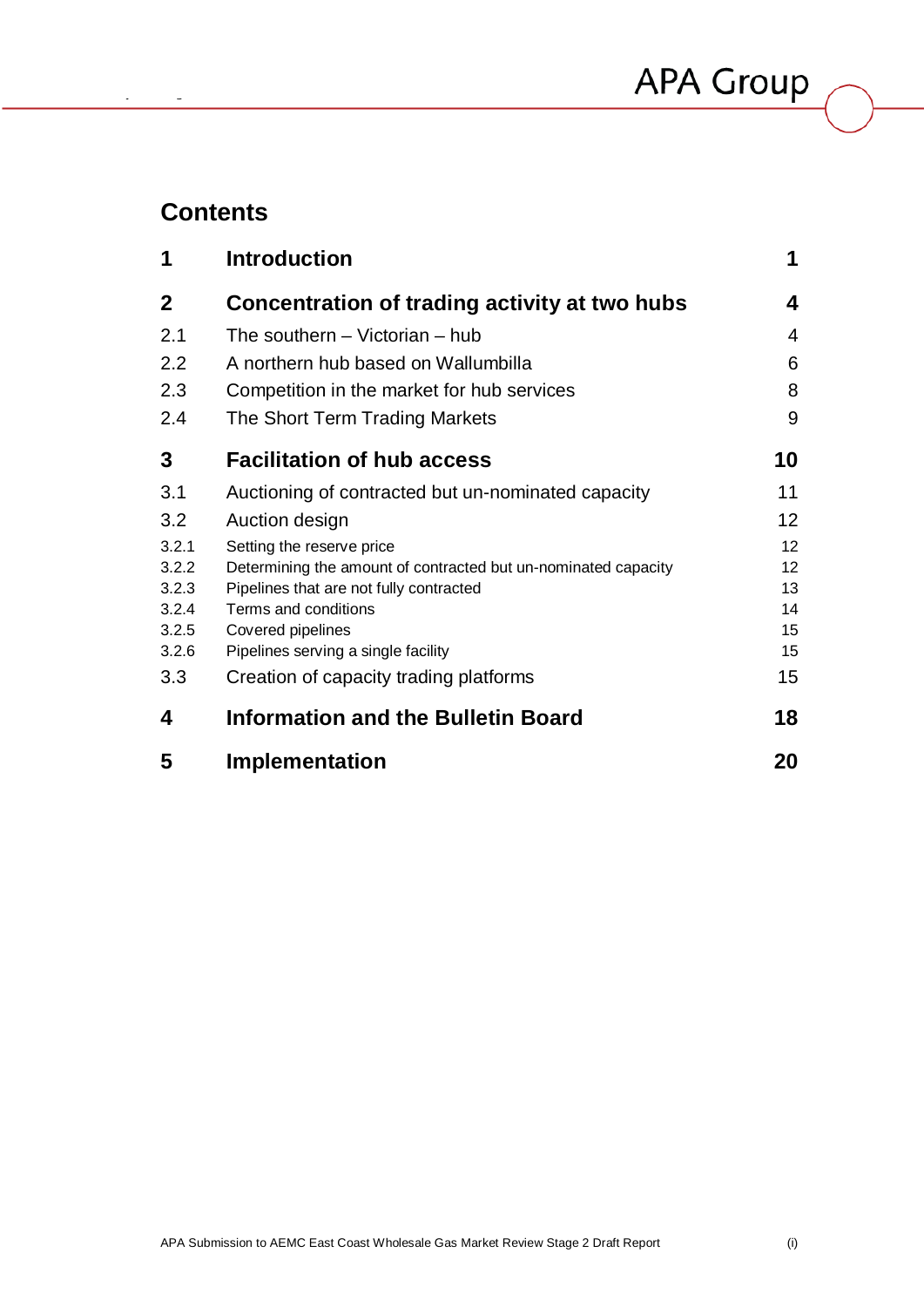## **1 Introduction**

In this submission, APA Group (APA) responds to the findings and draft recommendations of the Stage 2 Draft Report prepared by Australian Energy Market Commission (AEMC) as part of its East Coast Wholesale Gas Market and Pipeline Frameworks Review.

APA sees the AEMC's Stage 2 Draft Report as making two main recommendations to facilitate future development of the eastern Australian gas market. They are:

- concentration of trading activity at two hubs; these would be a virtual hub in the south based on the existing Victorian Declared Wholesale Gas Market (DWGM), and a physical hub in the north, which would be a further development of the gas supply hub at Wallumbilla; and
- facilitation of access to these two hubs through:
	- implementation of a scheme for the auctioning of contracted but un-nominated capacity on all pipelines;
	- mandatory creation of capacity trading platforms, through which information regarding all capacity trades, including prices, would be published; and
	- publication of the actual prices of all primary capacity sales, and the terms and conditions of those sales which directly relate to price.

In support of these two principal recommendations, the AEMC's Stage 2 Draft Report also makes a series of recommendations to enhance information provision to the market.

APA sees the concentration of trading activity at Wallumbilla, and at a hub based on the DWGM, as building, logically and reasonably, on existing market arrangements. Wallumbilla is a functional point of interconnection in the pipeline network on the east coast, and trading is already taking place in the DWGM.

The principal innovation advanced in the Stage 2 Draft Report is the facilitation of hub access through the implementation of a scheme for the auctioning of contracted but unnominated pipeline capacity. This scheme is to be given effect through capacity trading platforms which would also provide market participants with information regarding all capacity trades, including the prices at which those trades have taken place.

APA supports the auctioning of contracted but un-nominated capacity, but only on those pipelines where capacity is fully contracted rather than on all pipelines as proposed by the AEMC. It is only on fully contracted pipelines that a mechanism to allocate capacity may be beneficial. On pipelines which are not fully contracted, capacity is readily available from the pipeline operator.

APA has already established platforms on which shippers can offer unused contracted capacity which others can then nominate for the transportation of gas. However, as the AEMC has identified, at nominations cut-off on any gas day, there may remain an amount of contracted capacity which is un-nominated but otherwise available for gas transportation.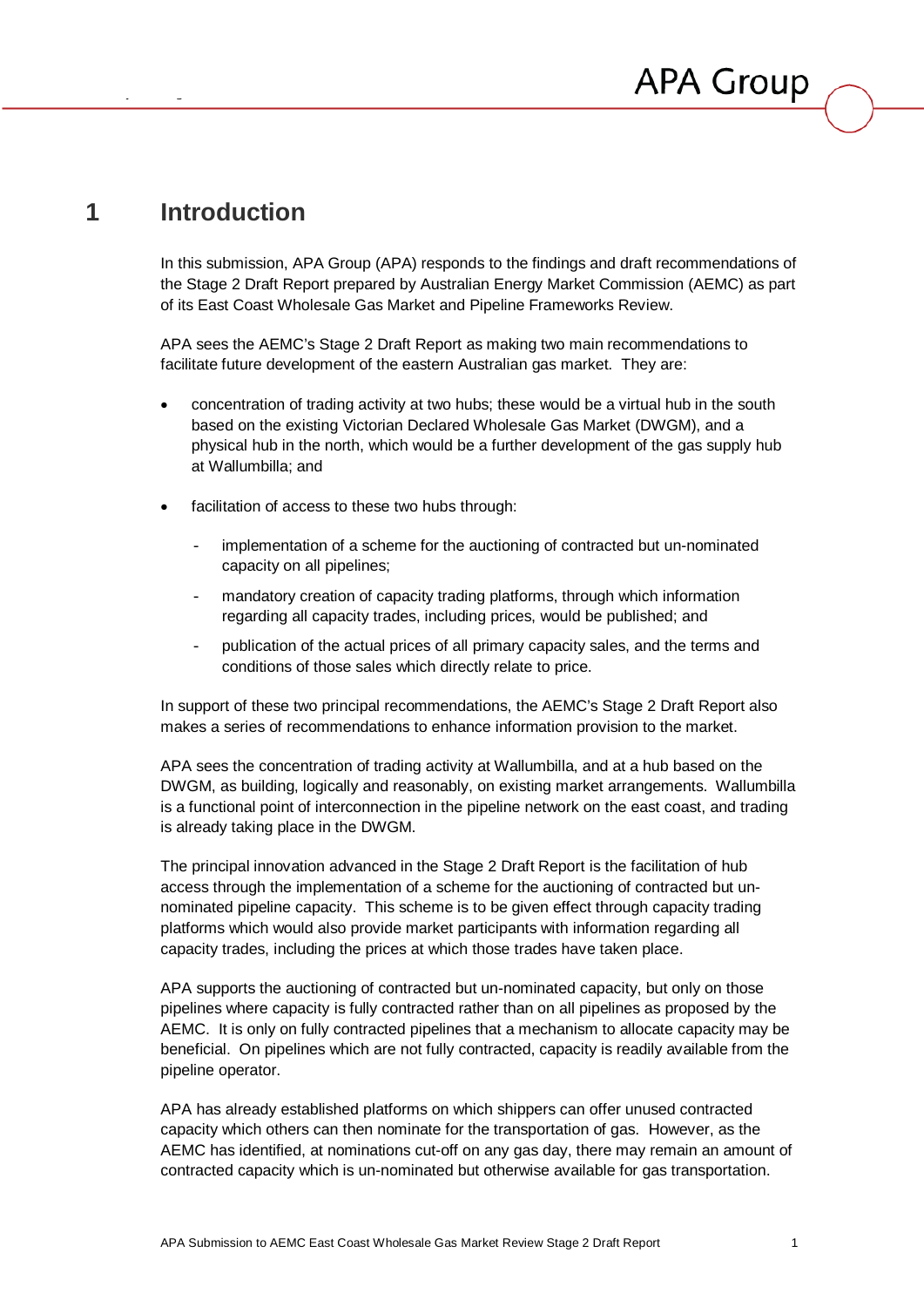APA agrees that making that capacity available, through an auction process, provides a way of facilitating the trading of gas, and of maximising the use of existing transmission pipeline capacity.

APA will undertake the further development of its trading platform to allow the auctioning of contracted but un-nominated capacity on those of its pipelines where capacity is fully contracted, and will publish on that platform information regarding all capacity trades, including prices.

APA is concerned that in focusing on the concentration of trading activity at two hubs, and on the facilitation of pipeline access to those hubs, the Stage 2 Draft Report focuses on the transportation sector of the gas market. The market for gas – for the commodity itself – is ignored.

Hub development, and carefully made changes to transportation arrangements have the potential to lower the costs of market participation and to ensure higher utilisation of existing pipeline capacity, but they are unlikely to bring about a deeper and more liquid market, especially when the price of gas is well above the price of transportation, and the gas price continues to rise.

The AEMC notes that an effective market is one which can deliver a meaningful reference price.<sup>[1](#page-2-0)</sup> The reference price to which the AEMC refers is a reference price for gas established in an integrated east coast gas market. It is more than a price for gas transportation emerging from more flexible and efficient arrangements for access to pipeline capacity.

APA supports transparency in both the primary and secondary markets for pipeline capacity, provided equivalent measures are adopted for primary and secondary gas commodity transactions. Only in these circumstances, where there are equivalent measures applicable to commodity and transport, can there be a meaningful advancement towards the COAG Energy Council's vision. To this end, APA would support a legislative package that provides for the publishing of the prices of all primary sales of gas and pipeline capacity, and of the terms and conditions of those sales which directly relate to price.

APA is concerned that there is still little evidence that pipeline access is an issue. If trading is not taking place, and the Stage 2 Draft Report indicates that that is the case, then the reasons why need to be understood. Shippers may well see significant value in having pipeline capacity "headroom" to deal with contingencies affecting their own plants and operations.

East coast gas market participants may also be increasingly reluctant to trade as LNG export operations ramp up and gas supply into the market "tightens". Steps – including the auctioning of contracted but un-nominated capacity – might be taken to facilitate access to pipeline capacity but, if gas is in short supply, as now seems to be the case, those steps will not lead to the emergence of a liquid wholesale market.

<span id="page-5-0"></span>

 <sup>1</sup> AEMC, Stage 2 Draft Report, page 3.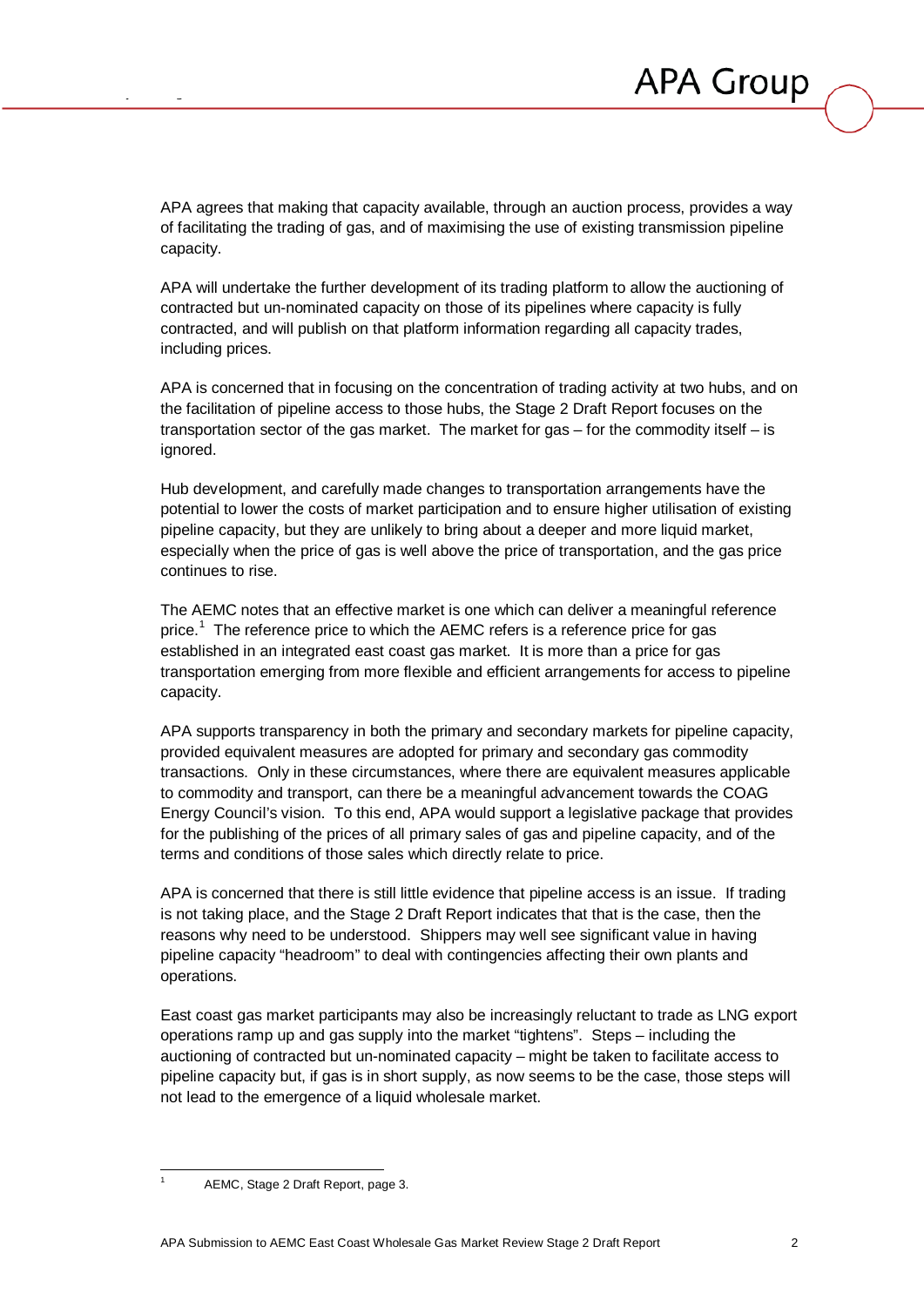In section [2](#page-7-0) of this submission, APA examines and responds to the recommendation to concentrate trading activity at the two hubs.

Sectio[n 3](#page-13-0) of examines and responds to the proposed auction scheme.

APA's views on the information enhancement recommendations are set out in section [4.](#page-21-0)

Implementation issues are considered in sectio[n 5.](#page-23-0)

As owner of major pipelines within the Victorian gas transmission system, APA has a strong interest in the AEMC's review of the DWGM, which is being progressed through a contemporaneous and interrelated process.

In this submission, APA examines and responds to recommendations for changes to the DWGM which are made in the context of the concentration of trading activity at two hubs. In a separate submission, APA responds to the AEMC's draft report on its review of the DWGM and, in particular, responds to issues arising in the design of southern hub trading arrangements and the implementation of an entry-exit pricing and allocation model.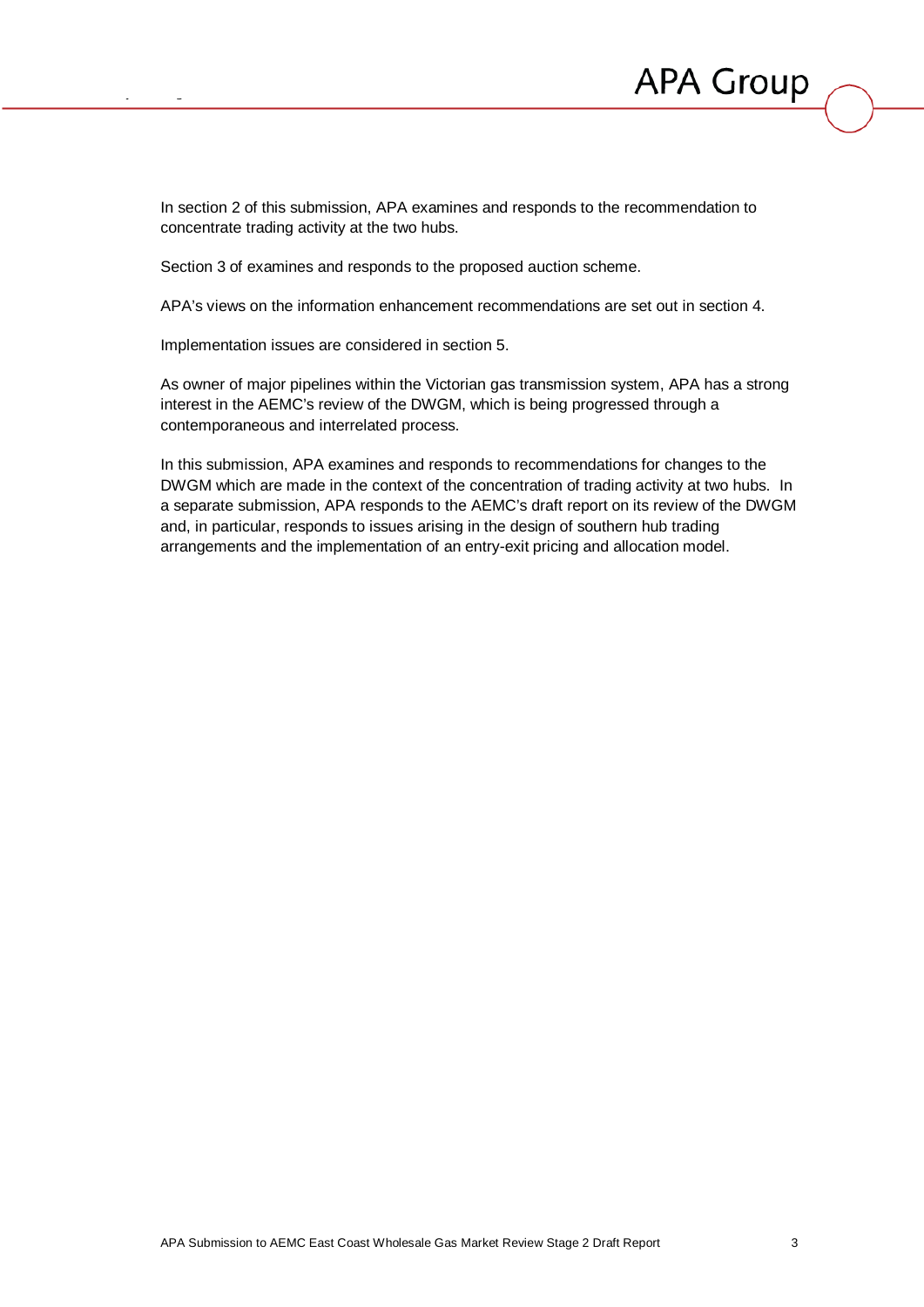## **2 Concentration of trading activity at two hubs**

<span id="page-7-0"></span>APA supports the Stage 2 Draft Report recommendation for the concentration of trading activity at a southern – Victorian – hub based on the DWGM, and at a second – northern – hub based on Wallumbilla.

The recommendation builds, logically and reasonably, on existing market arrangements. Given the relatively small number of participants in the east coast gas market, and the volumes of gas they transact, the creation of multiple (more than two) hubs, potentially with different designs, risks fragmentation and dilution rather than market integration, and is likely to preclude the emergence of a reference price for gas.

APA examines more closely, and responds to specific aspects of the AEMC's recommendations for the concentration of trading activity, in the following subsections of this section of the submission.

### **2.1 The southern – Victorian – hub**

To facilitate the concentration of gas trading activities, the Stage 2 Draft Report recommends the transition of the DWGM into a southern – Victorian – virtual hub in which:

- transportation capacity rights are established for each entry and exit point to the Declared Transmission System; and
- voluntary exchange-based trading replaces the mandatory reverse auction process currently in operation in Victoria.

Transition of the existing market carriage arrangements in Victoria to the contract carriage arrangements found elsewhere in the east coast gas market had been considered but was not accepted by the AEMC because of its views that:

- defining firm point to point transmission rights in the Declared Transmission System would be difficult because the capacity available between any two points was significantly influenced by the expected pattern of injections and withdrawals, and by gas flows across the entire system;
- narrow imbalance tolerances, and associated penalties for breaching the tolerance limits, would require monitoring at substantial cost, and would act as a barrier to the entry of new market participants,
- variability in gas flows was likely to result in greater demand for the high cost services of the Dandenong LNG facility for balancing under contract carriage; and
- the multitude of entry and exit points on the Declared Transmission System meant that the management of gas flows across a virtual hub, by a hub operator, was likely to be more efficient than alternative contract carriage arrangements.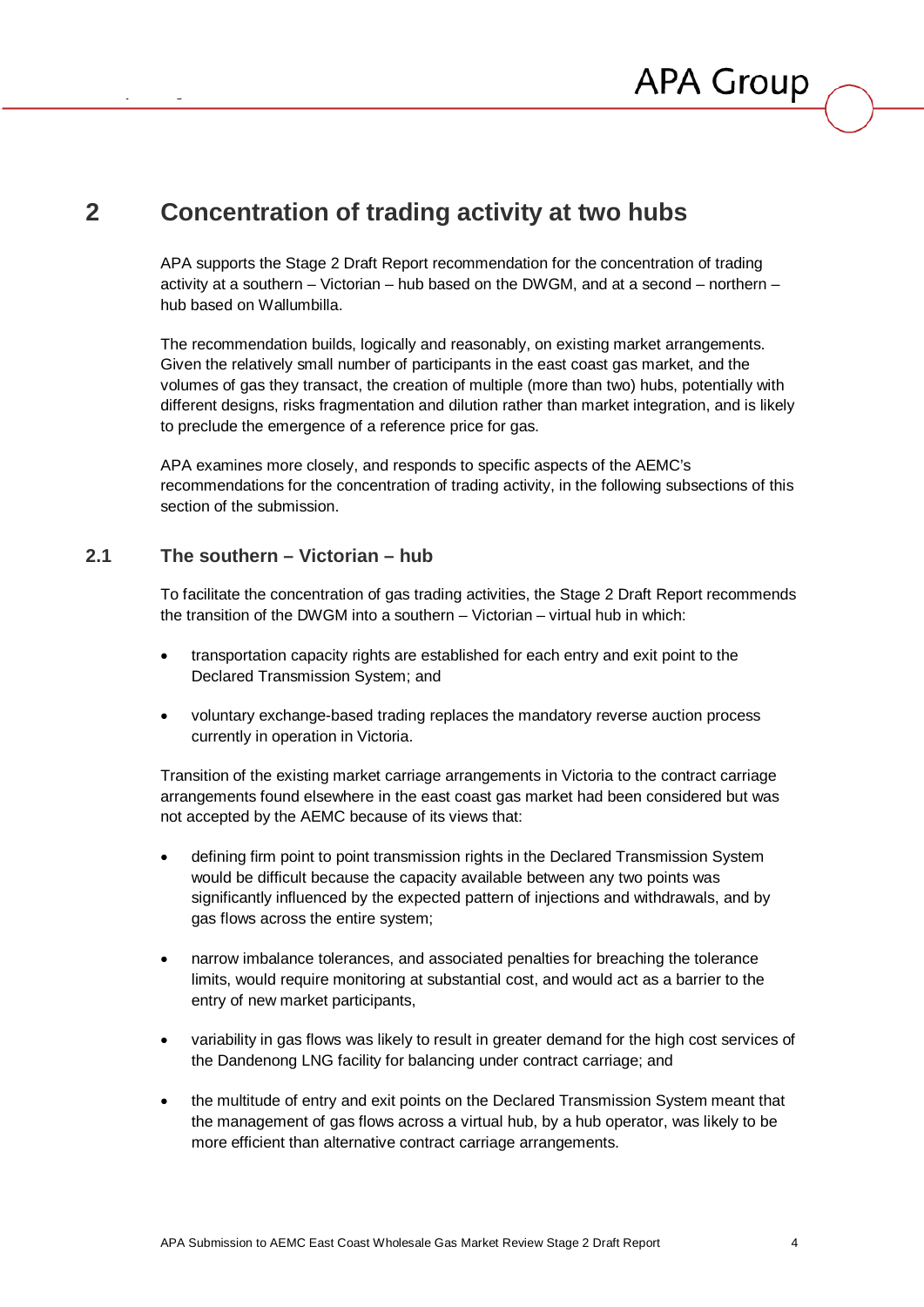Imbalance tolerances are determined by the physical characteristics of a pipeline system. They are tolerances to which each system user must adhere in the interests of maintaining gas flows to all users. The imposition of these tolerances, and their enforcement should not impose costs on new market participants which are not also borne by incumbents. Imbalance tolerances are not a barrier to entry.

Whether the variability in gas flows is likely to result in greater demand for the services of the Dandenong LNG facility for balancing under contract carriage is difficult to determine. It is, without gas flow modelling under a specific contract carriage alternative, a matter of speculation.

The principal reasons which the AEMC gives for a virtual hub in Victoria, and for further consideration being given to virtual hubs, appear to be the multitude of entry and exit points on the Declared Transmission System, and the increasing interconnectedness of the east coast pipeline system. The more interconnected or "meshed" the pipeline network becomes, the Stage 2 Draft Report contends, the more likely that management of gas flows across a virtual hub, by a hub operator, will be more efficient than alternative contract carriage arrangements. The AEMC provides little in the way of evidence to support the proposition.

Moreover, in comparison to European transmission pipeline systems, neither the pipeline system on Australia's east coast, nor the Victorian subsystem, are highly interconnected. The Declared Transmission System has long pipelines and relatively few interconnections.

Nor is the east coast pipeline system, which includes the Victorian subsystem, highly interconnected in comparison to pipeline system in North America and, in particular, in comparison to the subsystems in the north east of the United States. The topology of the North American pipeline system clearly demonstrates that virtual hubs are not necessarily associated with meshed pipeline networks. No substantive comparative analysis is presented in the Stage 2 Draft Report which suggests that virtual hubs, and centralised market operation, might be more efficient than decentralised contract carriage arrangements.

To the extent that the Stage 2 Draft Report makes a case for a southern virtual hub, that case rests on the practical difficulties of establishing firm point to point transmission rights, and the allocation of those rights to current participants in the DWGM. These difficulties arise from prior policy decisions in Victoria. They are not relevant for the contract carriage arrangements in operation elsewhere on the east coast. (There is symmetry here: the expropriation of private point to point transmission rights required for the creation of virtual hubs is likely to be resisted by the holders of those rights, making the implementation of virtual hubs elsewhere in Australia practically difficult.)

Details for the design of a southern – Victorian – hub have been set out in the AEMC's DWGM Review Draft Report, which was published concurrently with the Stage 2 Draft Report. Many aspects of market design, and the way in which existing DWGM arrangements (for example, the rights embedded in rights reflected in AMDQ and AMDQ credit certificates) are to be transitioned, are not yet clear. Although the southern hub proposal seems feasible, uncertainty remains about:

• whether, once more detailed design work has been carried out, it is, in fact, feasible;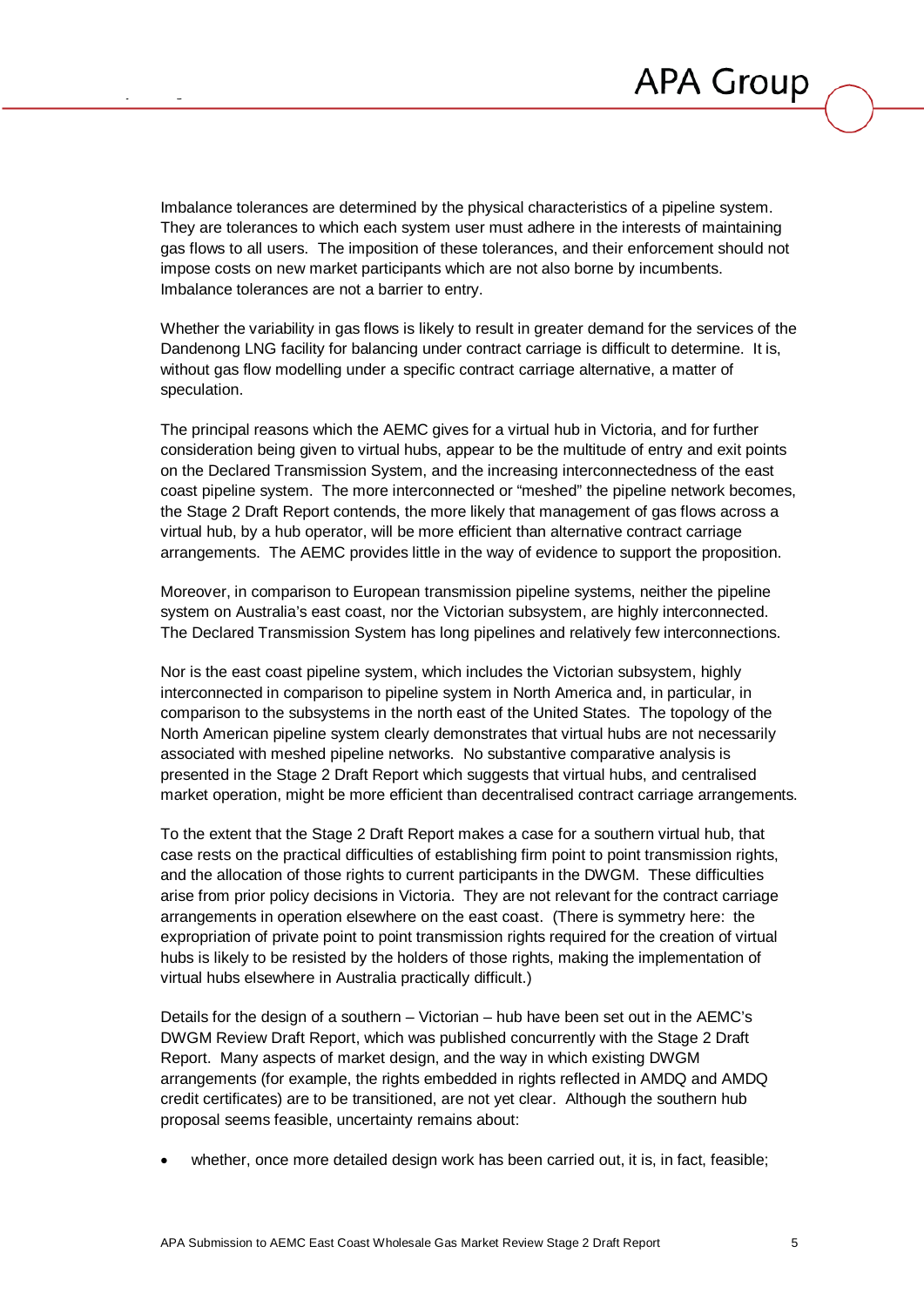- even if it is feasible, whether it is superior to the existing DWGM in terms of its contributing to achievement of a liquid wholesale gas market; and
- whether the costs expected to be incurred by all participants will be outweighed by the perceived benefits.

APA is concerned that the proposed scheme of entry-exit allocation of capacity has been recommended primarily on the basis of similar schemes having been adopted in the United Kingdom and Europe. There are, however, fundamental differences of context between the Australian east coast gas market and the gas markets in the United Kingdom and Europe in which entry-exit allocation schemes have been implemented. Whether these contextual differences will ultimately allow implementation of the proposed entry-exit scheme in Victoria is, in APA's view, still an open question. The analysis reported in the Stage 2 Draft Decision is not sufficient to define the issues and to enable answers to be developed.

The existing virtual market in Victoria was a creation of government. Unlike the Wallumbilla hub, its development was not market driven. To the extent the market will not be used as the basis for allocation of pipeline capacity as is currently the case in the DWGM, it is not clear that the southern – Victorian – hub needs to retain the virtual market design. APA sees that the retention of a virtual hub in Victoria may preclude any evolution of arrangements (for example, a physical hub at Longford) which might better serve the achievement of a liquid wholesale gas market.

APA remains of the view that virtual hub designs supress property rights in pipeline capacity and remove the foundations on which new investment can be financed. Beyond the particular circumstances of Victoria, the Stage 2 Draft Report makes no case for virtual hubs in Australia.

### **2.2 A northern hub based on Wallumbilla**

Wallumbilla is a functional point of interconnection in the pipeline network on the east coast, and its emergence as a hub is being "market driven". Market participants have seen Wallumbilla as a focal point for trading, and have sought, and have been prepared to support, through the long term contracts for hub services which they have negotiated with APA, the investments in plant and equipment needed to allow gas transfers across the hub.

APA sees the recommendation of the Stage 2 Draft Report to concentrate trading at Wallumbilla as a recommendation for continued development of the gas market in a direction signalled by market participants, and to which they have given their support.

APA supports that continued development.

Indeed, APA is about to further the development of Wallumbilla. As the AEMC has noted, the limited availability of compression service is a constraint on further trading at the hub (see section [2.3](#page-11-0) below). Engineering studies have shown that the availability and reliability of compression service can be increased by making relatively minor changes to pipework to establish a new connection between the discharge of the compressors in bank WCS3 and the discharge of compressors in banks WCS1 and WCS2. Detailed design work for the reconfiguration of the pipework is proceeding, and Board approval will soon be sought for an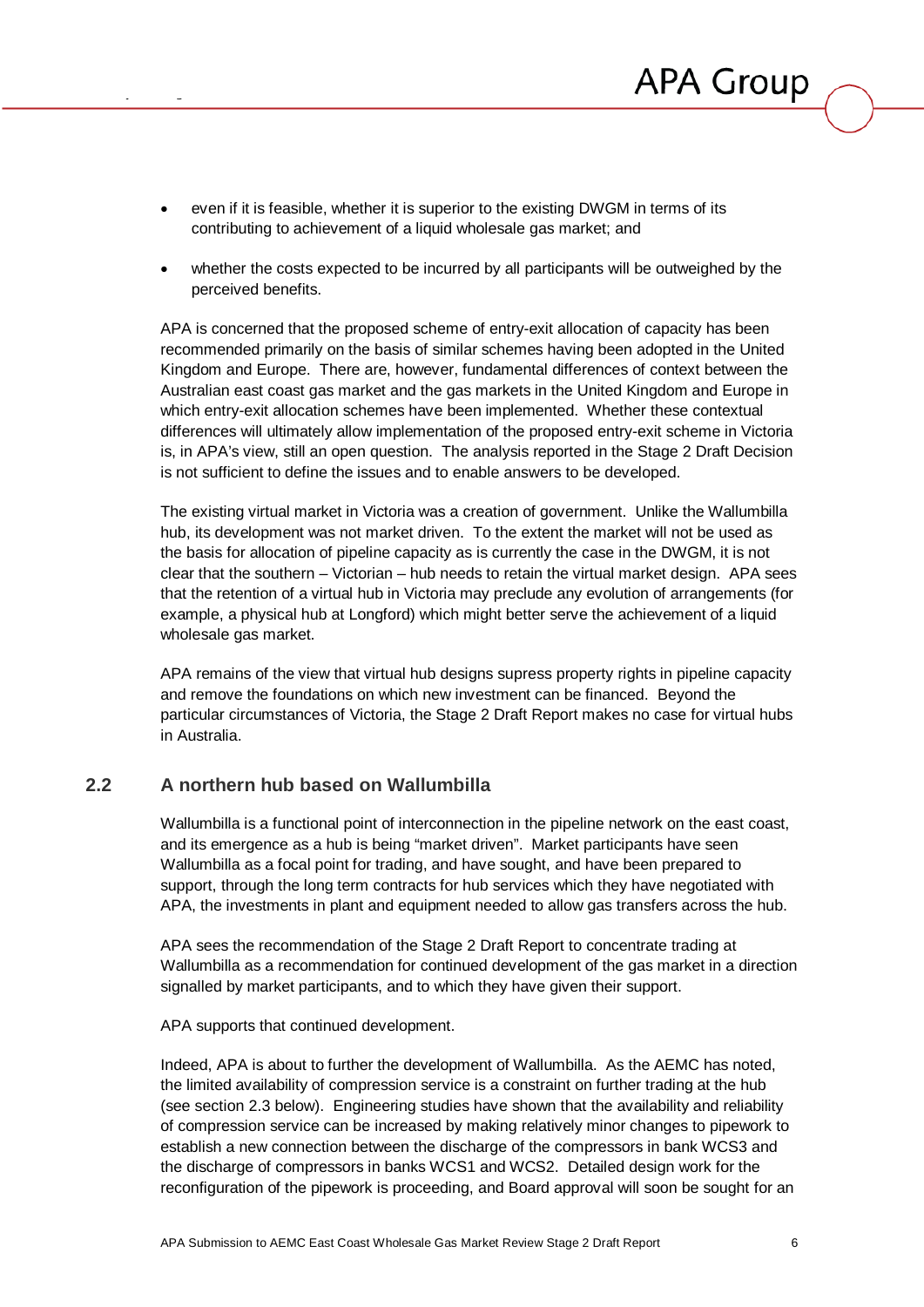investment to "unlock" compression capacity and enhance the APA's ability to provide hub services at Wallumbilla.

AEMO has recommended that the three zones currently at Wallumbilla be consolidated into a single trading zone operating under its proposed Optional Hub Services model. Implementation of the model would be a further logical, incremental development of the hub, which recognises the existing property rights of the market participants whose contracts have supported the investment at Wallumbilla, and which maximises opportunities for others to access hub services.

APA is committed to the implementation of the Optional Hub Services model, and to addressing concerns around access and certainty of delivery. APA is working with AEMO and market participants to further develop the model in the context of evolving market requirements.

The Stage 2 Draft Report advises that a critical weakness in the market design for the Wallumbilla hub is the absence of a mechanism to ensure delivery certainty after a trade has taken place. $^{2}$  $^{2}$  $^{2}$  If a supplier were to fail to deliver an agreed volume of gas, there is no market based balancing mechanism on which the buyer could rely to make up the shortfall. The only remedy that is available to the buyer, in these circumstances, is the payment of compensation by the defaulting supplier. However, compensation may not cover the buyer's direct costs associated with the default, and its payment cannot ensure the continuity of the buyer's operations.

In view of this apparent weakness, the AEMC is of the view that, in the future, consideration should be given to a market based balancing mechanism. The implementation of such a mechanism would, the Stage 2 Draft Report advises, require transitioning the northern hub from a physical hub to a virtual hub. $3$ 

Transition to a virtual hub would, in APA's view, limit further development of Wallumbilla.

A virtual hub design will not provide the rights to pipeline services which are the foundations on which market participants support the financing of new investment required for hub development. In consequence, investment decision making becomes an administrative process. Decisions to invest in capacity within a virtual hub are made by the hub operator, whose focus is to ensure that gas can flow without imposing excessive congestion costs. The signals for investment are the entry and exit prices of the capacity allocation scheme, and not the long term requirements for capacity to which market participants are prepared to commit. Regulation is then required to enforce recovery of the cost through increased entry and exit prices, and the regulator is typically assigned the role of ensuring that proposed investment within the virtual hub is reasonable. The decision to invest is not "market driven", with the consequences borne by the individual market participants supporting the investment. It is administrative, and only weakly incorporates a long term view of market requirements. Neither the hub operator nor the regulator has a stake in the outcome, and the cost of any error in their decision making is imposed on all users of the hub, exposing at least some of those users to risks which they would otherwise have avoided.

<sup>&</sup>lt;sup>2</sup> AEMC, Stage 2 Draft Report, pages 83-84.

<span id="page-10-0"></span><sup>3</sup> AEMC, Stage 2 Draft Report, page 85.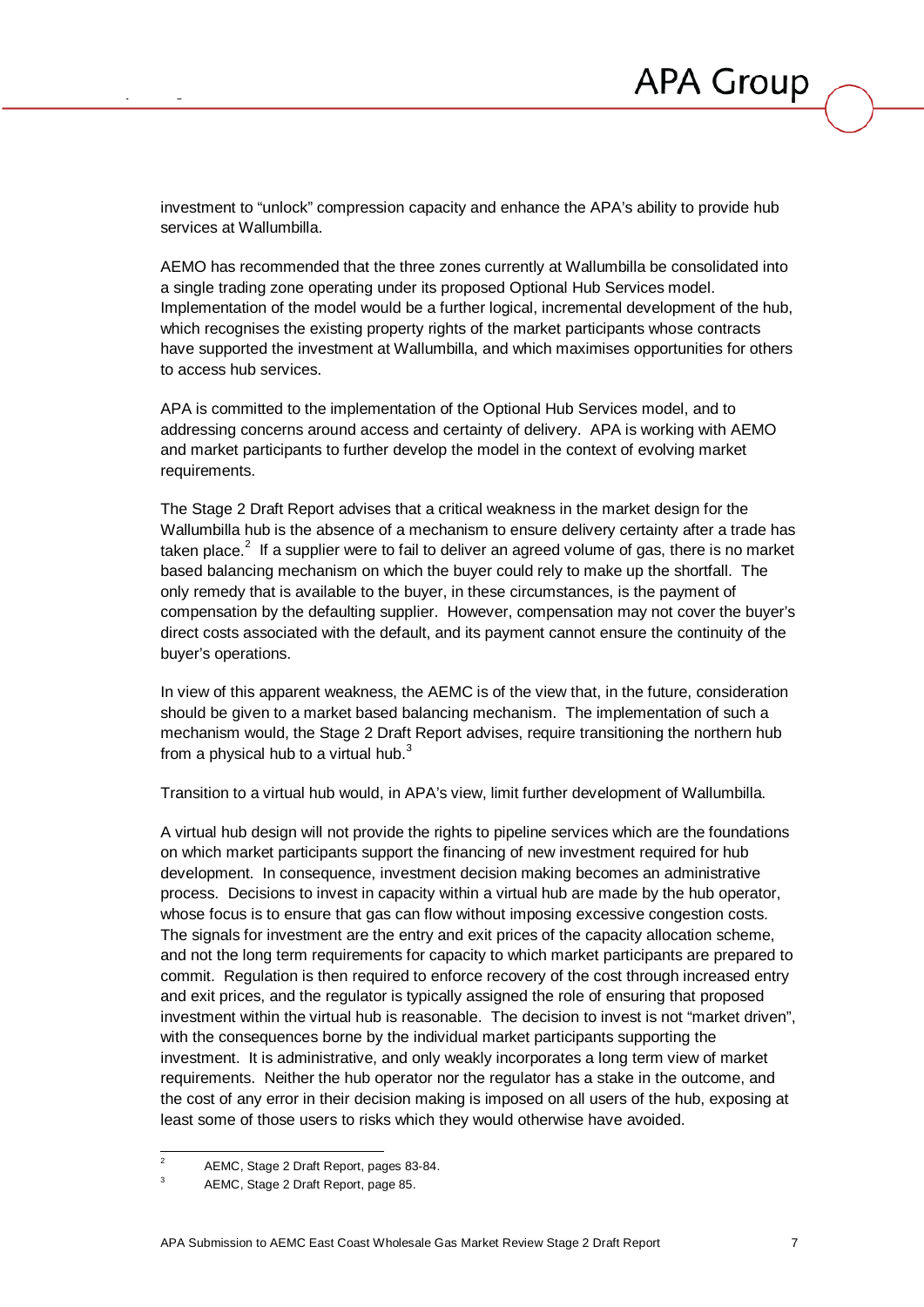Furthermore, transition to a virtual hub at Wallumbilla would be unnecessary. Were a form of market based balancing to be required – and APA notes that, to date, trade delivery variances have not been an issue at Wallumbilla – there are a number of alternative mechanisms through which it could be provided without the need for a virtual hub. The inpipe trading mechanism in operation at the hub allocates gas to a buyer, and imposes on the seller the obligation to supply the gas. If that obligation were not to be met, the buyer would be supplied with gas from line pack, and the seller would be obligated to make up the line pack reduction: the current arrangements provide delivery certainty. Alternatively, the balancing mechanism of the STTMs, a mechanism which the AEMC proposes be retained as the scale of those markets is "pared back", could be implemented at Wallumbilla without the need for a virtual hub.

### **2.3 Competition in the market for hub services**

<span id="page-11-0"></span>As the Stage 2 Draft Report notes, compression and redirection services are required to move gas across the Wallumbilla hub. $^4\,$  $^4\,$  $^4\,$  In particular, compression service is required to ship gas in a westerly direction, and may be required to transfer gas from the South West Queensland Pipeline into the Queensland Gas Pipeline.

A high proportion of the compression service available at Wallumbilla is currently contracted, long term, to three shippers transporting gas through the hub. These shippers, the AEMC contends, may have limited incentives to offer spare compression service to others seeking to trade across the hub. Shippers requiring compression service may then be forced to purchase higher priced service from the pipeline operator, or may exit the market. Neither of these actions would facilitate trading and the emergence of a more liquid gas market.

The Stage 2 Draft Report proposes implementation of a process for the auctioning of contracted but unused rights to compression service at Wallumbilla, similar to the proposed auctioning of contracted but un-nominated capacity. This auction process for compression service would be implemented on the pipeline operator's capacity trading platform.

APA could support a secondary market for compression service at Wallumbilla which was based on the auctioning of unused rights to that service. APA's principal concern about such arrangements would be similar to its concern about the auctioning of contracted but unnominated capacity on pipelines which were not fully contracted. If there were uncontracted compression service available at Wallumbilla, shippers may use the auction to access that service rather than contract for the service directly from the facility operator, thereby undermining the operator's ability to finance the investment which must be made to provide compression service.

APA could support a secondary market for compression service at Wallumbilla, based on the auctioning of unused rights to that service, only if all of the compression service available at the hub were fully contracted.

<span id="page-11-1"></span>

 <sup>4</sup> AEMC, Stage 2 Draft Report, page 90.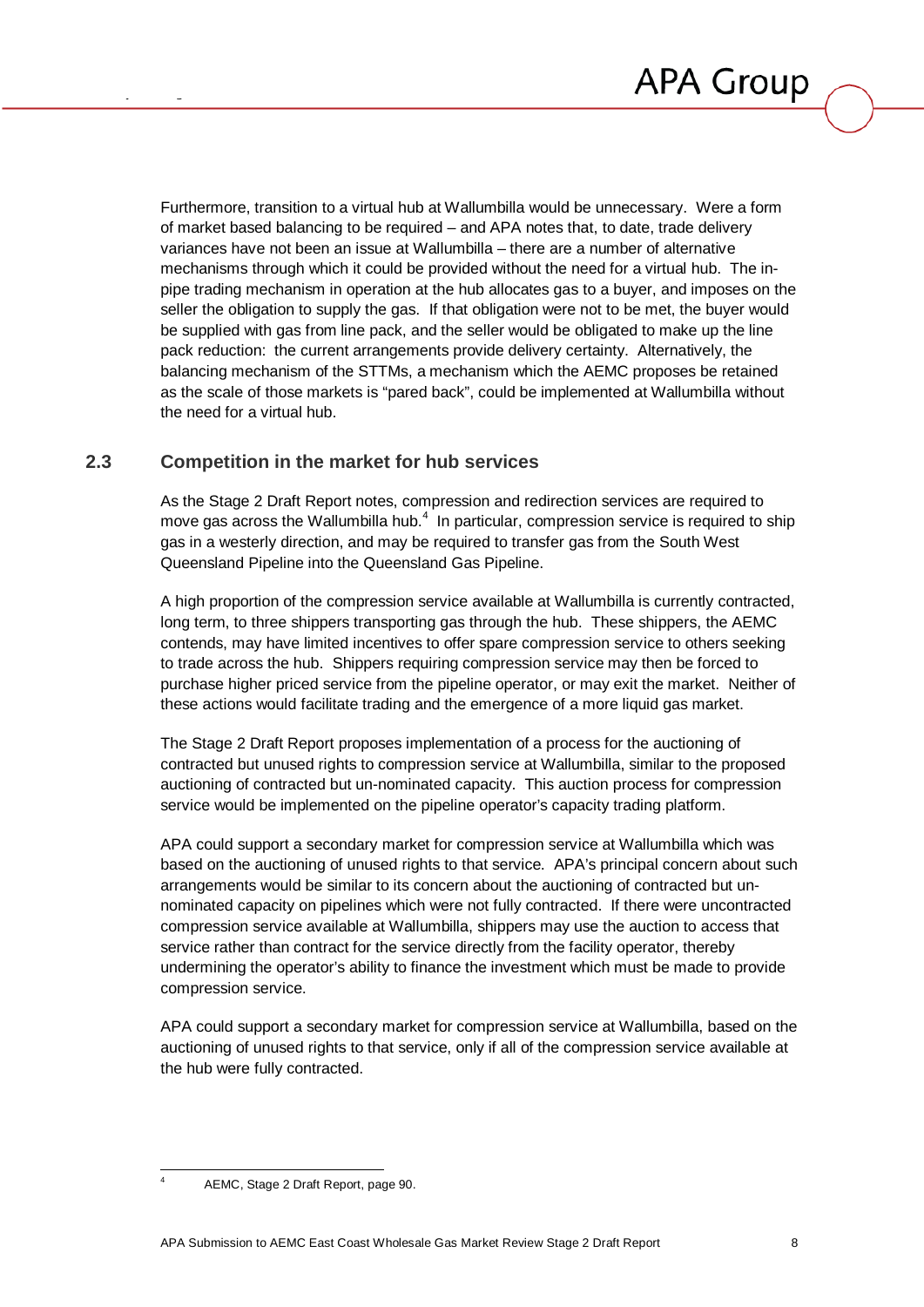### **2.4 The Short Term Trading Markets**

A form of trading is already taking place in the short term trading markets (STTM) which have been created to facilitate gas supply into Adelaide, Brisbane and Sydney. The Stage 2 Draft Report proposes the "paring back" of the STTMs as the volumes of transactions increase in the southern hub, and in the north at Wallumbilla.

APA agrees that trading markets based on capital cities may continue to provide balancing services which support competition in major retail markets for gas, but the locations of those markets are not points of pipeline interconnection at which significant trading activity might be expected. As the volumes of transactions increase in the southern hub, and in the north at Wallumbilla, the STTMs might be pared back as the AEMC suggests.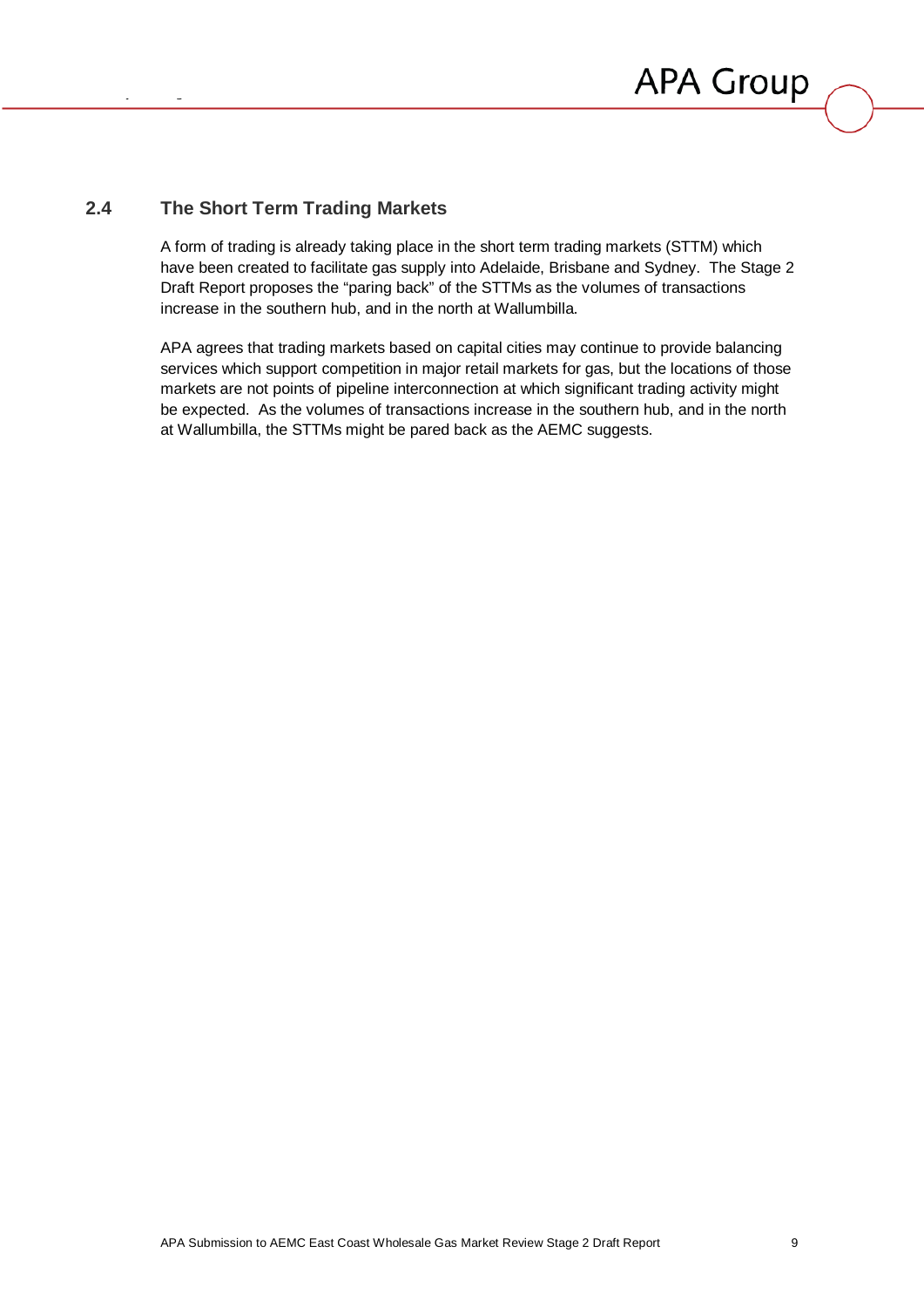## **3 Facilitation of hub access**

<span id="page-13-0"></span>Three key recommendations made in the Stage 2 Draft Report are intended to facilitate access to pipeline capacity and to increase the volume of trading at hubs. These are:

- auctioning of contracted but un-nominated capacity;
- creation of capacity trading platforms, through which information regarding all capacity trades, including prices, would be published; and
- publication of the actual prices of all primary capacity sales, and the terms and conditions of those sales which might have affected the prices.

APA's gas transportation agreements allow the trading of pipeline capacity but, as the AEMC has observed, the volume of trading taking place is relatively small.

At nominations cut-off on any gas day, there remains contracted capacity which is unnominated but otherwise available for the gas transportation. APA has sought to make this "unused capacity" available to the market through its provision of "as available" services.

However, as the only seller of capacity beyond the nomination cut-off time, the pipeline operator, the Stage 2 Draft Report contends, has the ability and incentive to price contracted but un-nominated capacity above levels expected in a workably competitive market.<sup>[5](#page-11-1)</sup> High prices for this unused capacity, in combination with shippers' limited incentives to trade, the AEMC concludes, may be resulting in inefficient outcomes which might be addressed by the auctioning of contracted but un-nominated capacity.<sup>[6](#page-13-1)</sup>

APA does not agree that the prices at which it has offered "as available" services are inappropriately high.

The Stage 2 Report goes further, stating that, over the course of the review, the AEMC has identified concerns with outcomes in the market arising from lack of incentives on pipeline owners to offer primary capacity at a price expected in a workably competitive market, and to provide service levels in the secondary market commensurate with what would be expected in a market which was workably competitive.<sup>[7](#page-13-2)</sup> The basis of the AEMC's concerns was, the Stage 2 Draft report noted, advice from a number of shippers (not all shippers on APA pipelines) that, in a workably competitive market, the price of "as available" capacity would be close to short run marginal cost, which was close to zero.

APA responded at length to this issue in its submission on the AEMC's September 2015 Discussion Paper, *Pipeline regulation and capacity trading*. In that response, APA advised that the pricing of effectively firm transportation service provided from unused capacity at less than the firm service price reduced the incentive for shippers to contract for firm capacity

 <sup>5</sup> AEMC, Stage 2 Draft Report, page 55.

<span id="page-13-1"></span> $6$  AEMC, Stage 2 Draft Report, pages 55-56.

<span id="page-13-2"></span><sup>7</sup> AEMC, Stage 2 Draft Report, page 53.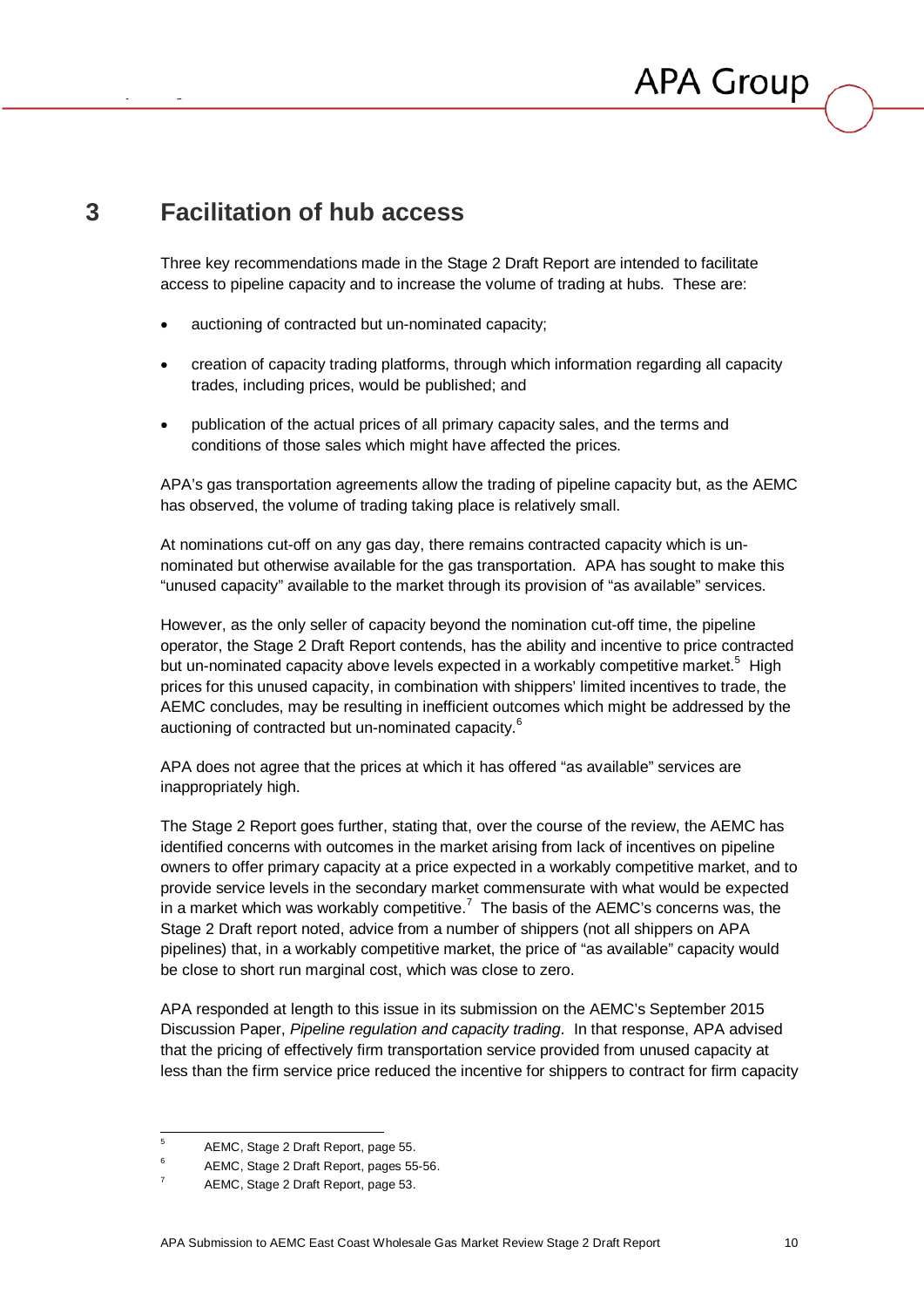making the continued financing of pipeline assets more difficult and more expensive to the detriment of all shippers.

The AEMC does not agree. Facilitating the release of as-available capacity through daily auctions will not, the Stage 2 Draft report argues, undermine incentives for investment in pipelines due to the very short term nature of the capacity products being offered for sale.<sup>[8](#page-13-2)</sup>

The Stage 2 Draft Report therefore recommends the auctioning of contracted but unnominated capacity as a further step towards realisation of the AEMC's vision of a liquid wholesale gas market.

Although APA remains of the view that its offer of "as available" service at a price equal to or above the price of firm service was the correct one, APA is prepared to make available, short term, contracted but un-nominated capacity through an auction process. APA would, however, restrict its auctioning of that capacity to those of its pipelines where pipeline capacity is fully contracted.

The auctioning of contracted but un-nominated capacity can, APA maintains, be implemented without the need to extend regulation to pipelines which are uncovered, and without the need for regulator intervention.

#### **3.1 Auctioning of contracted but un-nominated capacity**

APA understands the AEMC's recommendation for the auctioning of contracted but unnominated capacity to be:

- capacity which was contracted to a shipper, but which had not been nominated by that shipper, is to be made available for auction as soon as practicable after the nomination cut-off time for that pipeline;
- there is no requirement for the uncontracted capacity in a pipeline to be auctioned;
- the auction is to have a reserve price determined by a methodology approved by the Australian Energy Regulator (AER); the reserve price is intended to allow the pipeline operator to recover any additional costs incurred in making contracted but un-nominated capacity available for auction;
- the pipeline owner is to receive the revenue from the auctioning of capacity (the revenue is not to be transferred back to the shipper which has the contract for the un-nominated capacity); and
- the clearing price and the volume of capacity cleared in the auction are to be published.

The Stage 2 Draft Report raises a number of issues about the design of the recommended auction, but does not address these in detail. It concludes that the auctioning of contracted but un-nominated capacity needs to be subject to regulation under the NGR, and to oversight by the AER.

APA Submission to AEMC East Coast Wholesale Gas Market Review Stage 2 Draft Report 11

<span id="page-14-0"></span>

<sup>&</sup>lt;sup>8</sup> AEMC, Stage 2 Draft Report, page v.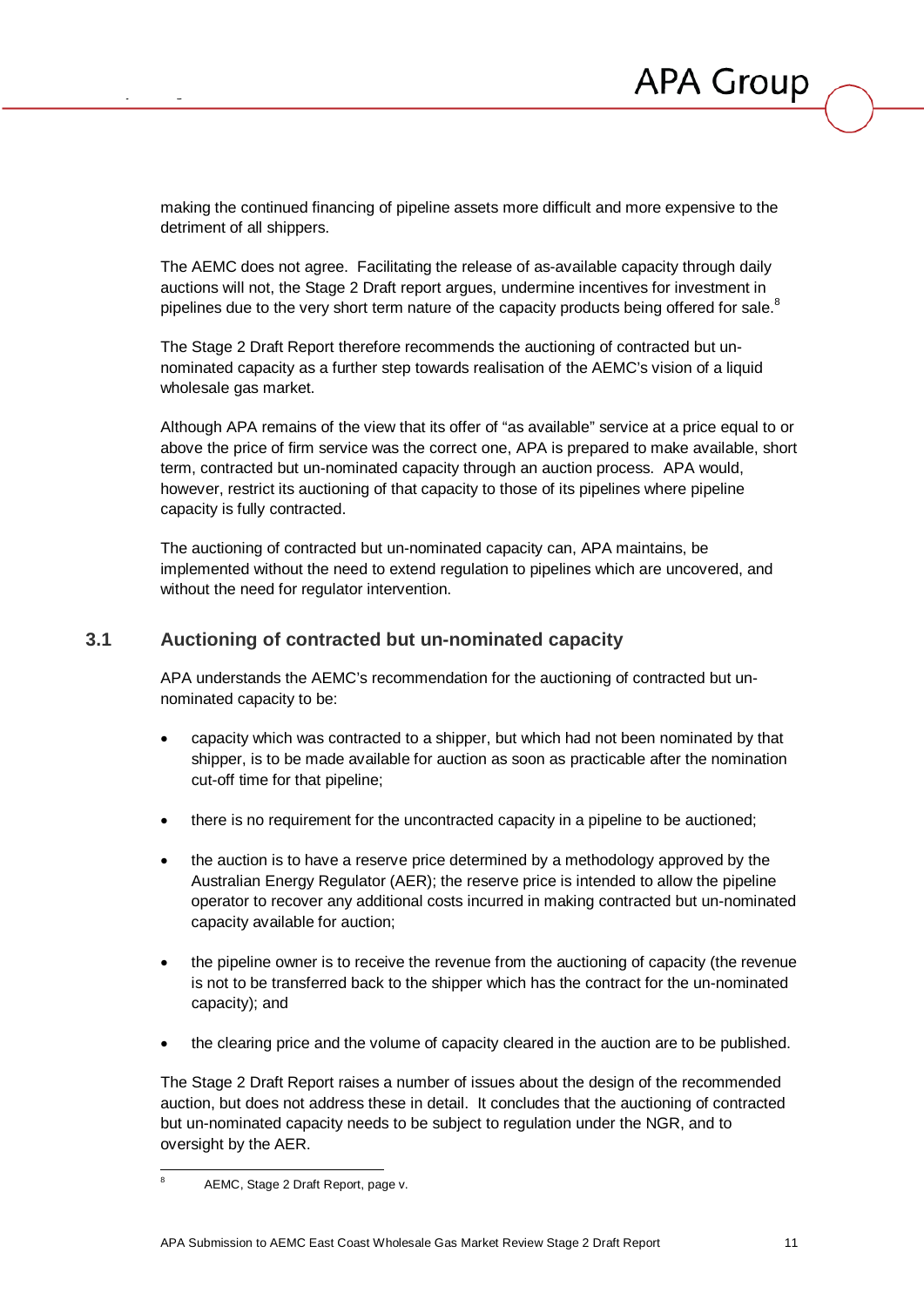## **3.2 Auction design**

Seven issues arising in auction design are noted, but not addressed in detail, in the Stage 2 Draft Report. These are:

- setting the reserve price;
- determining the amount of capacity to be auctioned;
- auctioning of capacity in pipelines which are not fully contracted;
- design of the allocation process;
- terms and conditions for capacity sold through the auction process;
- the requirements of the access arrangements in place for covered pipelines; and
- pipelines serving single facilities.

The Stage 2 Draft Report advises that, in each case, the issue can be resolved by regulation and oversight by the regulator. APA does not see this as being the case: the recommended auction can be implemented without the burden of regulation.

## **3.2.1 Setting the reserve price**

The reserve price, the AEMC suggests, might be set at short run marginal cost in accordance with a formula or mechanism approved by the AER.

The short run marginal cost of transporting gas using auctioned capacity is, however, likely to be close to zero. Many of the costs of pipeline operation, including the costs of scheduled maintenance, and the costs of developing and maintaining the trading platform supporting the auction process, are essentially fixed and will not be recovered through a price based on short run marginal cost.

APA is of the view that the reserve price for the auction of contracted but un-nominated capacity should be zero. The auction platform costs would be recovered via a specific charge set in accordance with an explicit formula.

## **3.2.2 Determining the amount of contracted but un-nominated capacity**

A second issue which the AEMC sees as requiring resolution in the design of the auction is the determination of the amount of capacity to be auctioned. This issue arises, the Stage 2 Draft Report advises, because:

- the amount of un-nominated capacity may vary over time, in part with the amount of line pack, or with the timing of planned maintenance; and
- capacity may be withheld to increase the clearing price if the amount is set by the pipeline operator.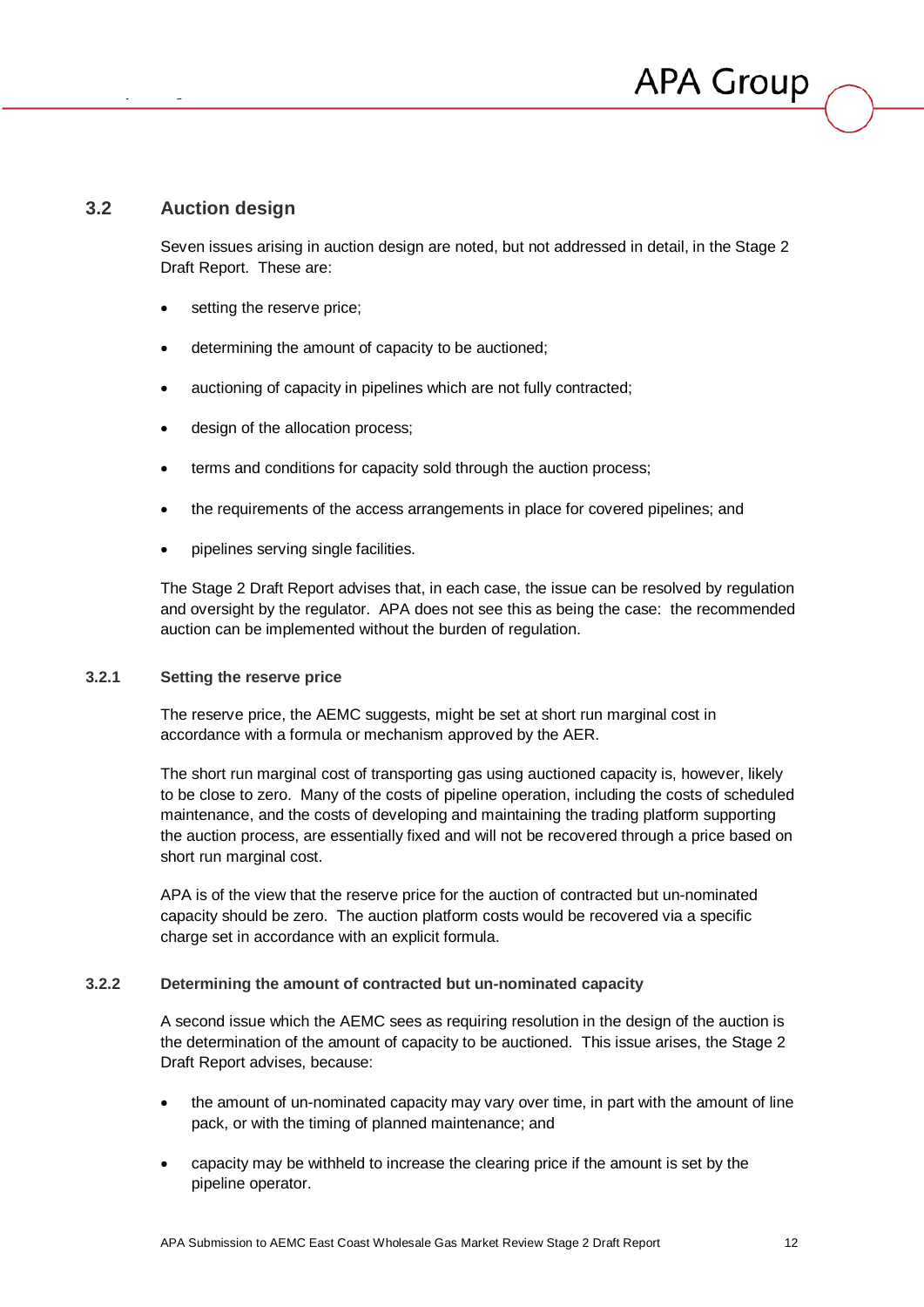To address this issue, the AEMC proposes that the amount be set either by the AER, or by the pipeline operator in accordance with a regulator approved formula or mechanism. If set by the pipeline operator, the NGR might specify the principles on which the AER would approve the formula or mechanism.

APA sees no requirement for any explicit determination of the amount of contracted but unnominated capacity, and no role for extended regulation or for the economic regulator to be involved in the process.

A shipper's un-nominated capacity is a part of its contracted capacity and, other than in exceptional circumstances specified in the shipper's gas transportation agreement, will not vary over time, with the amount of line pack, or with the timing of planned maintenance.

Under the recommendations of the Stage 2 Draft Report, the details of all primary capacity sales are to be published. APA would also expect to publish daily nominations (as it currently does, for key pipelines, on its capacity trading website) to assist the decision making of all market participants, so that any withholding of capacity by the pipeline operator would be quickly discovered.

In the first instance, the amount of capacity to be auctioned is simply the difference between a shipper's contracted capacity and the total of its nominations on a gas day. This difference should be available from a pipeline operator's gas management system. It represents capacity available at, or upstream of, the delivery point at which there is contracted but unnominated capacity.

The situation of a buyer requiring capacity downstream of a delivery point at which there is contracted but un-nominated capacity is more complex. The physics of pipeline gas flow is such that less capacity is available downstream of the delivery point. How much less will depend on the physical characteristics of the pipeline, and on daily operating conditions. The operator may, in these circumstances, have to make determinations of the downstream capacity which may be available for auction. These determinations cannot be made using a simple formula which might be codified in the NGR, or which might be made subject to prior approval by a third party such as the AER.

#### **3.2.3 Pipelines that are not fully contracted**

The auctioning of contracted but un-nominated capacity in pipelines which are fully contracted appears, to APA, to be feasible.

The auctioning of contracted but un-nominated capacity in pipelines which are not fully contracted is unsustainable because it creates strong incentives for shippers to rely on lowpriced capacity from the auction process, and not to reserve firm capacity, thereby undermining financial support for the investment which has been made. If implemented, the auctioning of contracted but un-nominated capacity in pipelines which are not fully contracted will cripple investment. It will crystalize the level of regulatory uncertainty and consequential sovereign risk implicitly involved in undertaking infrastructure investments in Australia.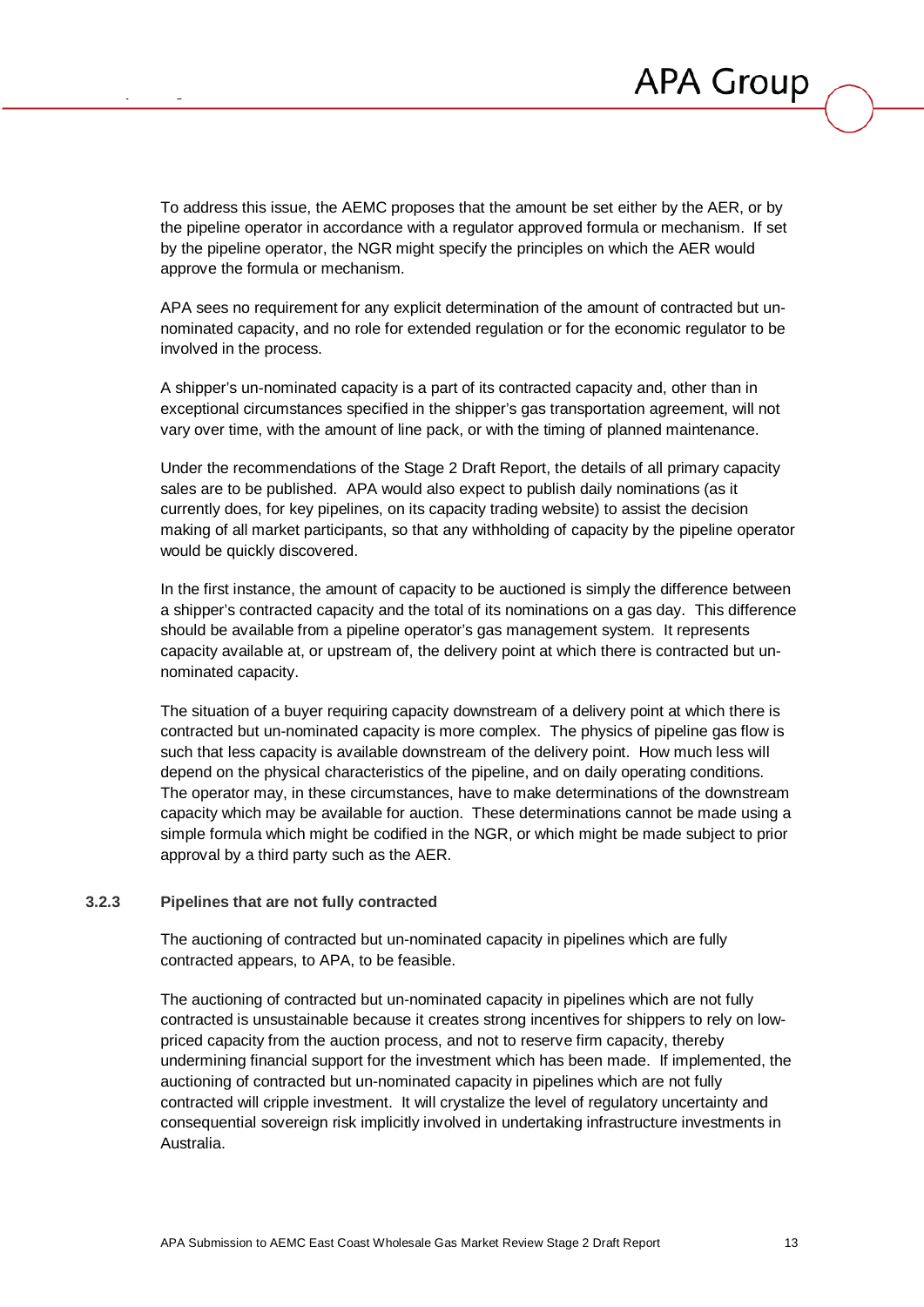The auctioning of contracted but un-nominated capacity is not only an efficiency measure, ensuring that any unused capacity is offered to the market on a gas day. It is also measure to discourage the hoarding of pipeline capacity by shippers who have the intention of restricting the access of others to that capacity. However, hoarding cannot be an effective means of restricting access when a pipeline operator can offer uncontracted capacity. The auctioning of contracted but un-nominated capacity in pipelines which are not fully contracted is not needed to discourage hoarding.

If the Stage 2 Draft Report recommendation for the auctioning of contracted but unnominated capacity is to be implemented, APA is of the view that it should be implemented only on fully contracted pipelines.

But limiting the auction to fully contracted pipelines might, the Stage 2 Draft Report advises, encourage pipeline operators to contract only a proportion (say, 99%) of their capacity in order to avoid the requirement to auction.<sup>[9](#page-14-0)</sup>

APA can see no reason for expecting the operator of an uncovered pipeline to behave in this way. The pipeline operator's financial position is strongest when the capacity of its pipeline is fully contracted. The operator would then have to invest in hardware and systems to support the auction but, as noted earlier in this submission, APA would expect that there would be a mechanism whereby the operator could recover the cost of this investment. Once the auction had been implemented, the operator's costs are likely to be low (recognised in APA's proposal for a reserve price of zero), and the operator retains revenues from the auctioning of contracted but un-nominated capacity.

However, the incentives for the operator of a covered pipeline are likely to be weaker. The AER may consider the auctioning of contracted but un-nominated capacity by the operator of a covered pipeline to be the provision of a rebateable service. The regulator may then require that the operator apply an appropriate portion of the revenue generated from the auction to provide price rebates (or refunds) to shippers using reference services.<sup>10</sup> This rebating of revenues is often contentious, and is, administratively, relatively complex when small amounts of revenue are involved. The regulation of covered pipelines will act as a disincentive to innovation and market development.

#### **3.2.4 Terms and conditions**

For the auctioning of contracted but un-nominated capacity to be of value to a pipeline operator, the operator will need to ensure that it is useful to a wide range of potential buyers. The potential buyers will, then, play an important role in ensuring that the terms and conditions on which auctioned capacity is made available are not restrictive. Regulatory oversight, as proposed in the Stage 2 Draft Report, will not be required.

Implementation of an auction process will raise design issues such as providing for contingent bidding by buyers seeking capacity across several pipelines. These are essentially technical matters which do not call for, and which would not be assisted by, regulatory oversight.

<span id="page-17-0"></span><sup>&</sup>lt;sup>9</sup> AEMC, Stage 2 Draft Report, page 61.

NGR, rule 93(3).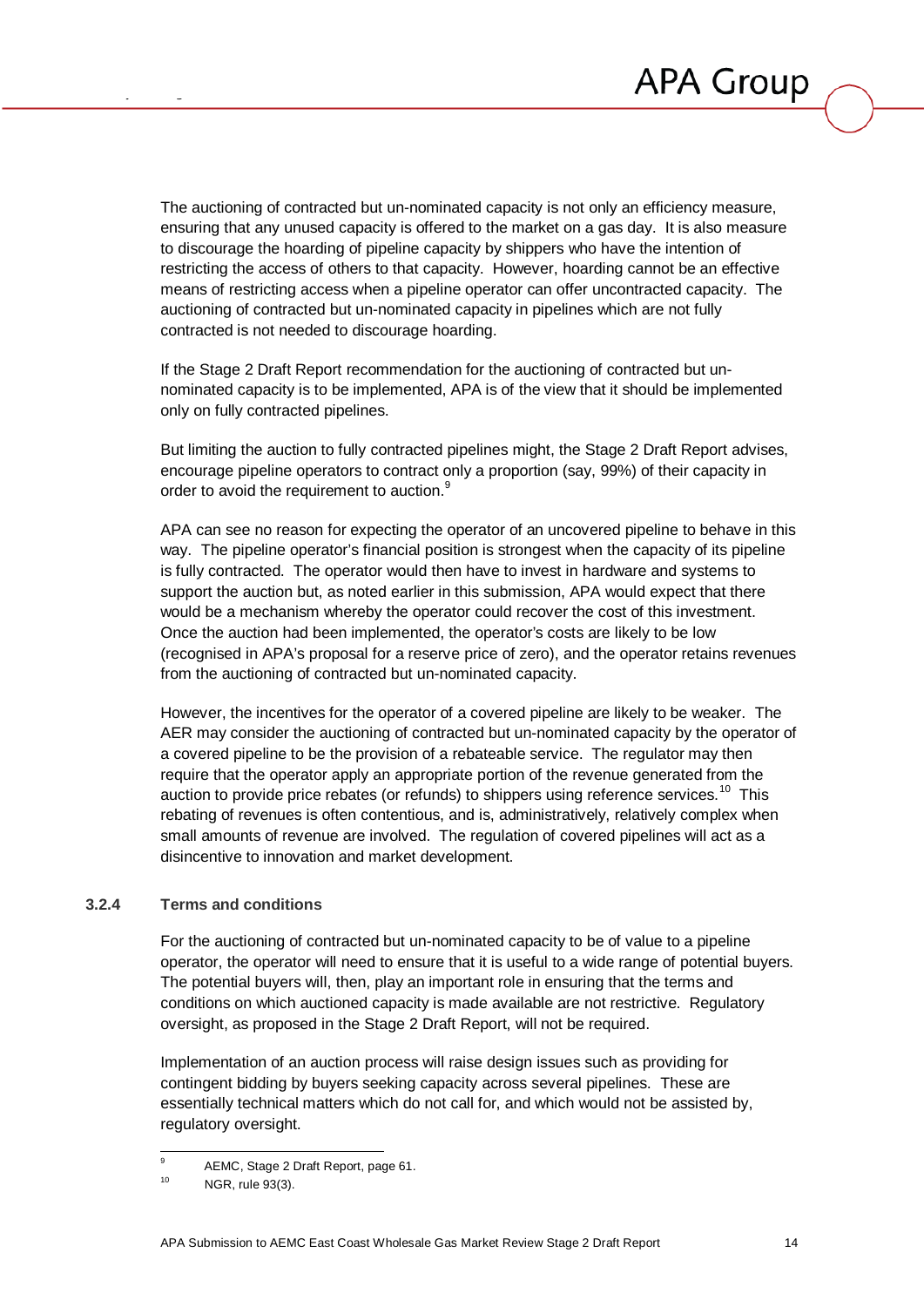#### **3.2.5 Covered pipelines**

Certainly, arrangements for the auctioning of contracted but un-nominated capacity on a covered pipeline should be consistent with the requirements of any access arrangement in effect for that pipeline.

In this respect, an access arrangement is not different from the contracts for service on an uncovered pipeline. The process for the auctioning of contracted but un-nominated capacity on an uncovered pipeline should be consistent with the requirements of the contracts in place for service provision on that pipeline.

In the process of facilitation of the access to pipeline capacity, especially through the secondary market, APA has made changes to its gas transportation agreements which provide shippers with access to primary pipeline capacity. As secondary market arrangements develop, they will create competitive tensions in both the primary and secondary capacity markets. Those tensions will similarly drive the need for access arrangements – and for regulatory arrangements more generally – to be accommodative of market requirements.

In the short term, the auctioning of contracted but un-nominated capacity on covered pipelines should be consistent with the requirements of the access arrangements for those pipelines. In the longer term, if the AEMC's auction process is to be successful in opening up secondary markets for pipeline capacity, changes will be required in those access arrangements so that they are in accord with the new market conditions.

#### **3.2.6 Pipelines serving a single facility**

APA agrees that, where a pipeline serves a single facility, there may be little to be gained from implementation of an auction process for contracted but un-nominated capacity.

However, this would not be the case for pipelines serving LNG facilities. The principal pipelines in question may serve single facilities, but those pipelines are interconnected and connect into Wallumbilla. The LNG facilities are, as the Stage 2 Draft Report advises, the principal source of the opportunities for gas trading, and access to the pipelines serving them is essential to development of a liquid wholesale market on the east coast.

### **3.3 Creation of capacity trading platforms**

APA has, the Stage 2 Draft Report notes, already established a capacity trading platform.<sup>11</sup> Market participants can use APA's web-based system to find counterparties in a listing of capacity bids and offers, and to engage in over-the-counter trades.

APA sees the development of such platforms as a further step in market evolution.

That step should, APA believes, extend to the provision, on trading platforms, of all information on prices and quantities traded to assist the price discovery process.

<span id="page-18-0"></span>

 <sup>11</sup> AEMC, Stage 2 Draft Report, page 65.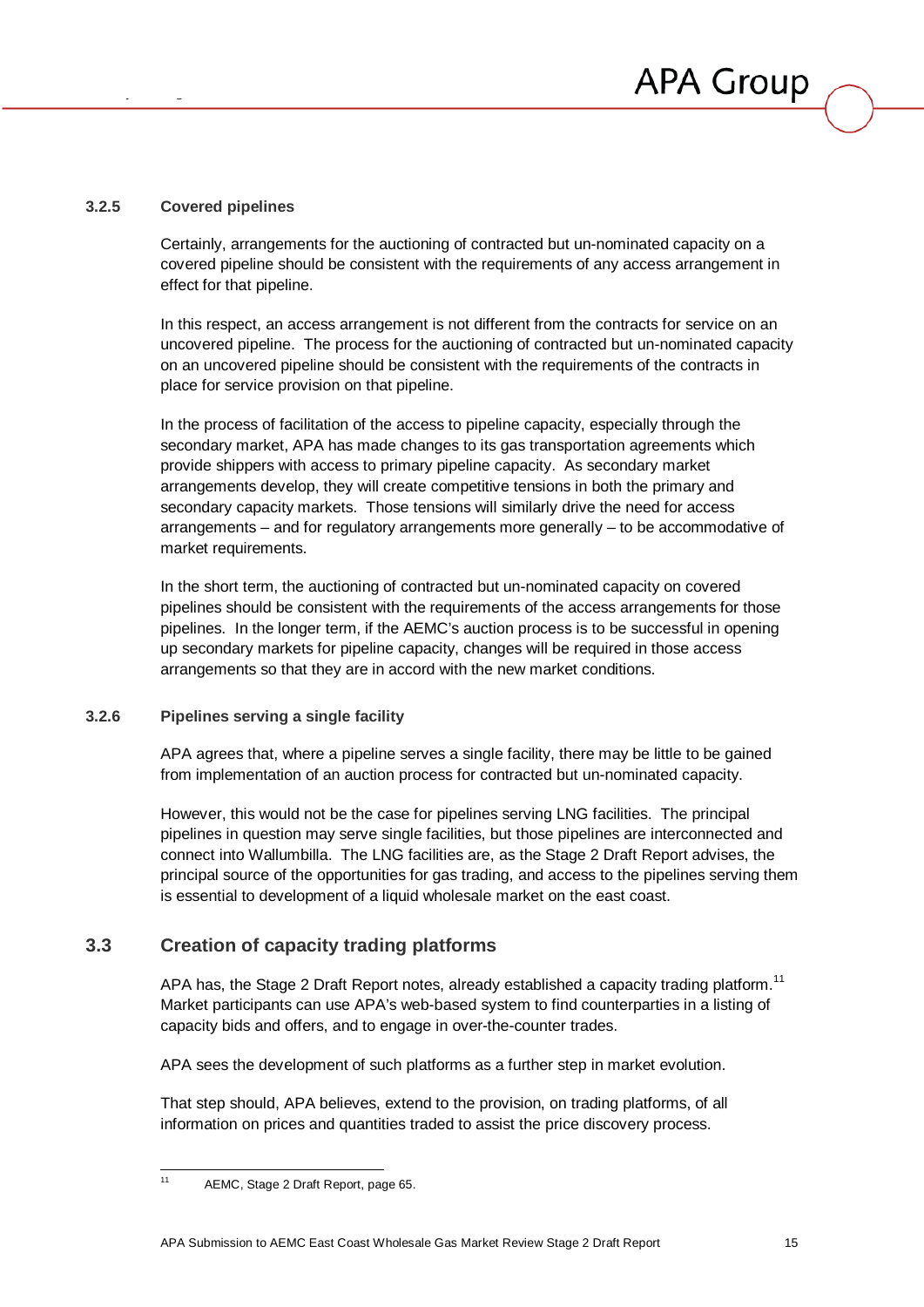Information about who is trading at those prices is likely to be of use only to those seeking intelligence about competitors. Trading platforms are not intended to assist competitive processes in markets other than the gas market, and APA is of the view that the platforms should not identify individual traders.

The development of capacity trading platforms to facilitate the auctioning of contracted but un-nominated capacity is also a further step in market evolution. Whether that step should be taken now is not clear to APA.

APA's capacity trading platform "opened" in March 2014, when Wallumbilla first began operating as a gas supply hub. APA doubts that sufficient time has elapsed for market participants to explore the trading opportunities available through the existing platform, and for the trading of capacity to become a routine part of market operations.

The AEMC anticipates the further development of capacity trading platforms as requiring the standardisation of pipeline capacity products. In the United States, the Stage 2 Draft Report notes, gas transportation arrangements have been standardised in five broad areas. These are: nominations, balancing, invoicing, capacity release (trading of capacity), and electronic communication.<sup>[12](#page-18-0)</sup>

The standardisation of nominations arrangements is essential to efficient pipeline operation, and APA has already standardised the relevant terms and conditions in agreements which provide shippers with access to primary pipeline capacity for gas transportation on the east coast. Invoicing has similarly been standardised as part of seeking efficiencies in commercial operations. APA has standard interfaces to those of its systems which shippers can access.

Capacity trading is available under the gas transportation agreements which APA has entered into on its covered pipelines, in accordance with the capacity trading provisions of the access arrangements for those pipelines which reflect the requirements of the NGR. Capacity trading is similarly available, and on terms and conditions which are standard, in the gas transportation agreements which APA has entered into on its uncovered pipelines.

APA has sought to standardise aspects of its agreements for access to primary pipeline capacity, but has also negotiated agreements which may appear to be "non-standard". These non-standard agreements have been designed to meet the specific requirements of particular shippers. They recognise a trade-off between efficiency in APA operations, and efficiency in shipper operations. Because these non-standard agreements have been designed to meet the specific requirements of individual shippers, they are not discriminatory.

APA acknowledges that, if both pipeline operators and shippers are to benefit from the auctioning of contracted but un-nominated capacity, the standardisation of transportation arrangements will need to continue. That further standardisation will include standardisation across the transportation arrangements of the multiple pipeline operators serving the east

<span id="page-19-0"></span> <sup>12</sup> AEMC, Stage 2 Draft report, pages 68-69.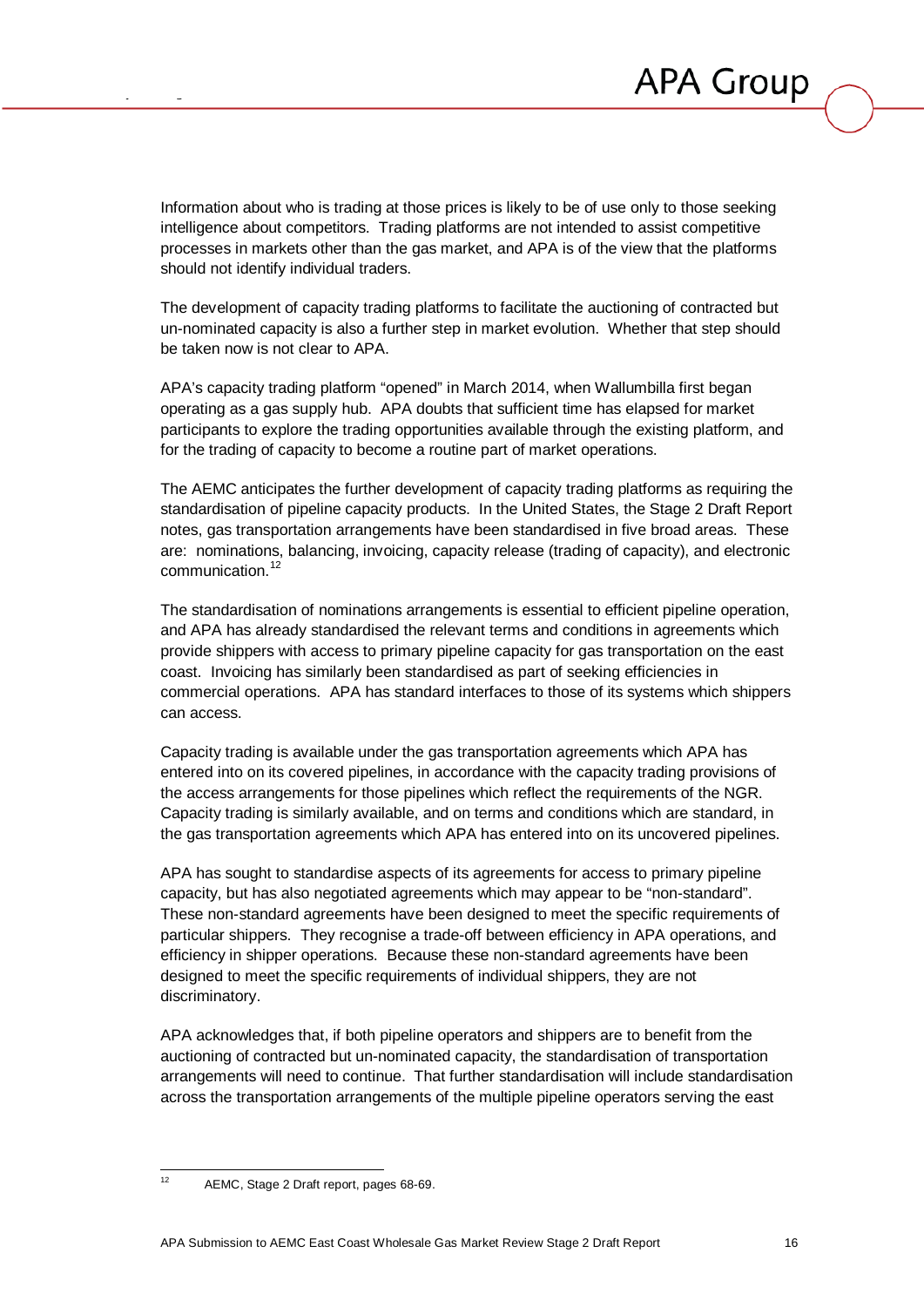coast gas market. Non-discriminatory access to capacity (and to hub services) will be, as the Stage 2 Draft Report advises, required for the development of trading liquidity.<sup>[13](#page-19-0)</sup>

The creation of a standard product in the secondary (auction) market may require further standardisation of arrangements in the primary capacity market. However, this should not impair a pipeline operator's ability to provide primary capacity services designed to meet the specific requirements of individual shippers.

APA notes that it has not addressed the standardisation of balancing in the preceding paragraphs. APA has achieved some standardisation of balancing arrangements in its gas transportation agreements, but optimal balancing regimes reflect the physical and operating characteristics of individual pipelines. The technology itself, and the way in which it is used, limit the scope for standardisation. This needs to be recognised in any standardisation of gas transportation arrangements across the pipeline sector.

<span id="page-20-0"></span>13 AEMC, Stage 2 Draft Report, page v.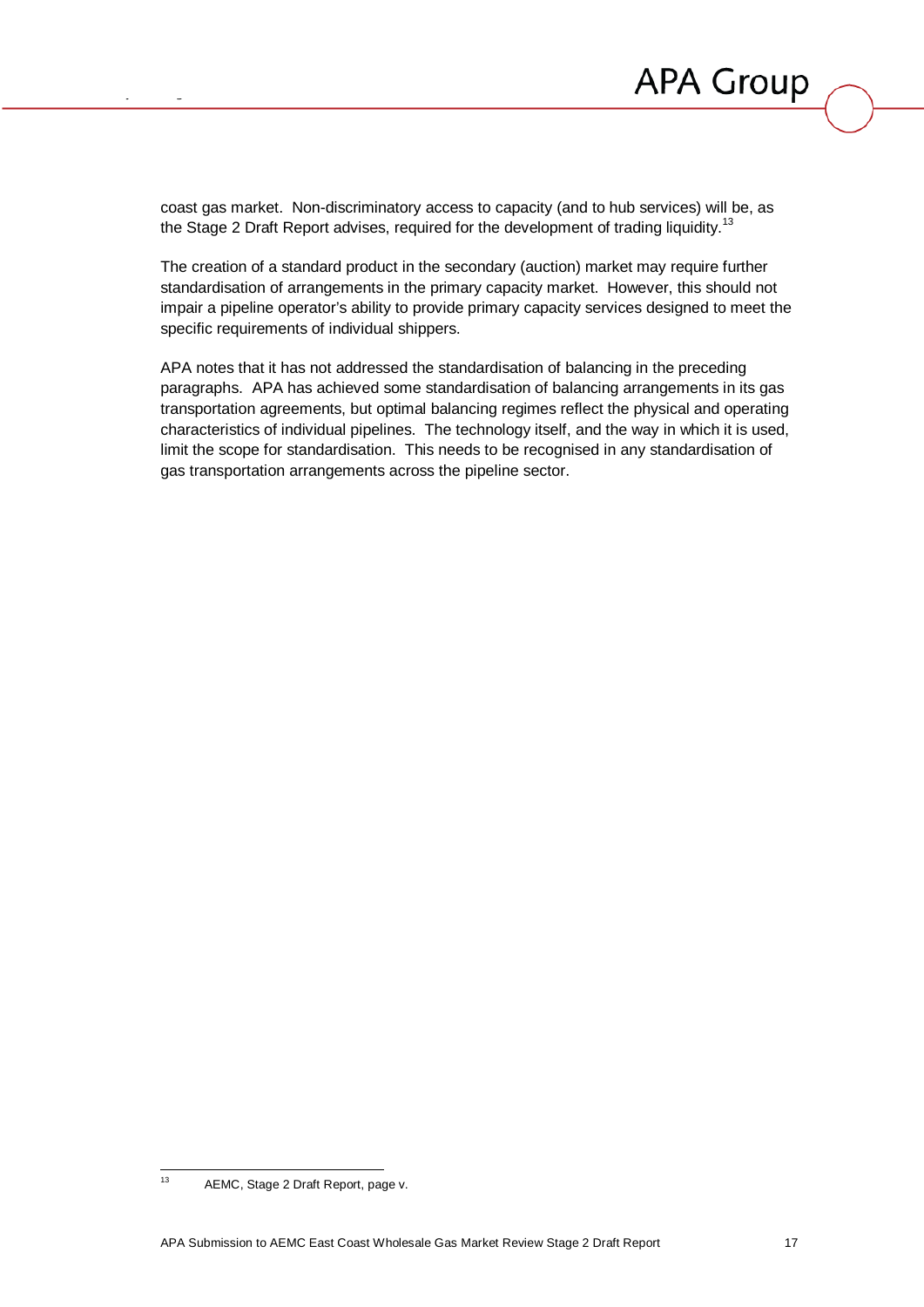## **4 Information and the Bulletin Board**

<span id="page-21-0"></span>In support of its two principal recommendations (concentration of trading activity on two hubs, and the auctioning of contracted but un-nominated capacity), the Stage 2 Draft Report makes a series of recommendations to enhance the information provision to the market. These information enhancement recommendations are:

- broadening the stated purpose of Natural Gas Services Bulletin Board (Bulletin Board) in the NGR to reflect the wider role that information plays in gas markets;
- expanding the coverage of the Bulletin Board so that a wider range of information is provided through it;
- improving the reporting framework of the NGR to allow relevant facilities to be reported, and in a timely manner;
- strengthening the compliance framework by classifying the obligation to register as a civil penalty provision in the NGL and the NGR;
- harmonising the governance arrangements for Bulletin Board funding with those of other Australian Energy Market Operator (AEMO) functions; and
- maintaining the relevance of the Bulletin Board and other reported information through a regular review process.

APA broadly supports these changes to Bulletin Board arrangements.

Extension of the Bulletin Board reporting requirements to cover all relevant assets in the gas supply chain is, in APA's view, necessary to ensuring that the information provided is complete and useful to market participants. Maintaining the relevance of Bulletin Board information is essential to ensuring the Bulletin Board serves its intended purpose.

The principal driver for change, the Stage 2 Draft Report advises, is the rapid and massive market growth brought about by the production of LNG for export, principally in Queensland. LNG production will provide opportunities for the supply of gas into liquefaction plants. It will also provide opportunities for the supply of large volumes of gas into the domestic market when those liquefaction plants are not operating and the gas from the coal seams which is their primary input must be diverted to other uses.

Information on the prices of gas supplied into the LNG plants, and on the usage and prices for use of pipelines and other infrastructure which are, primarily, part of the LNG supply chain, should, in APA's view, be disclosed via the Bulletin Board to further the process of price discovery.

In its response to the AEMC's Stage 1 Draft Report APA advised that it considered the history of compliance with the rules and procedures governing the Bulletin Board, since 2008, did not warrant changes to the compliance framework. APA continues to hold this view.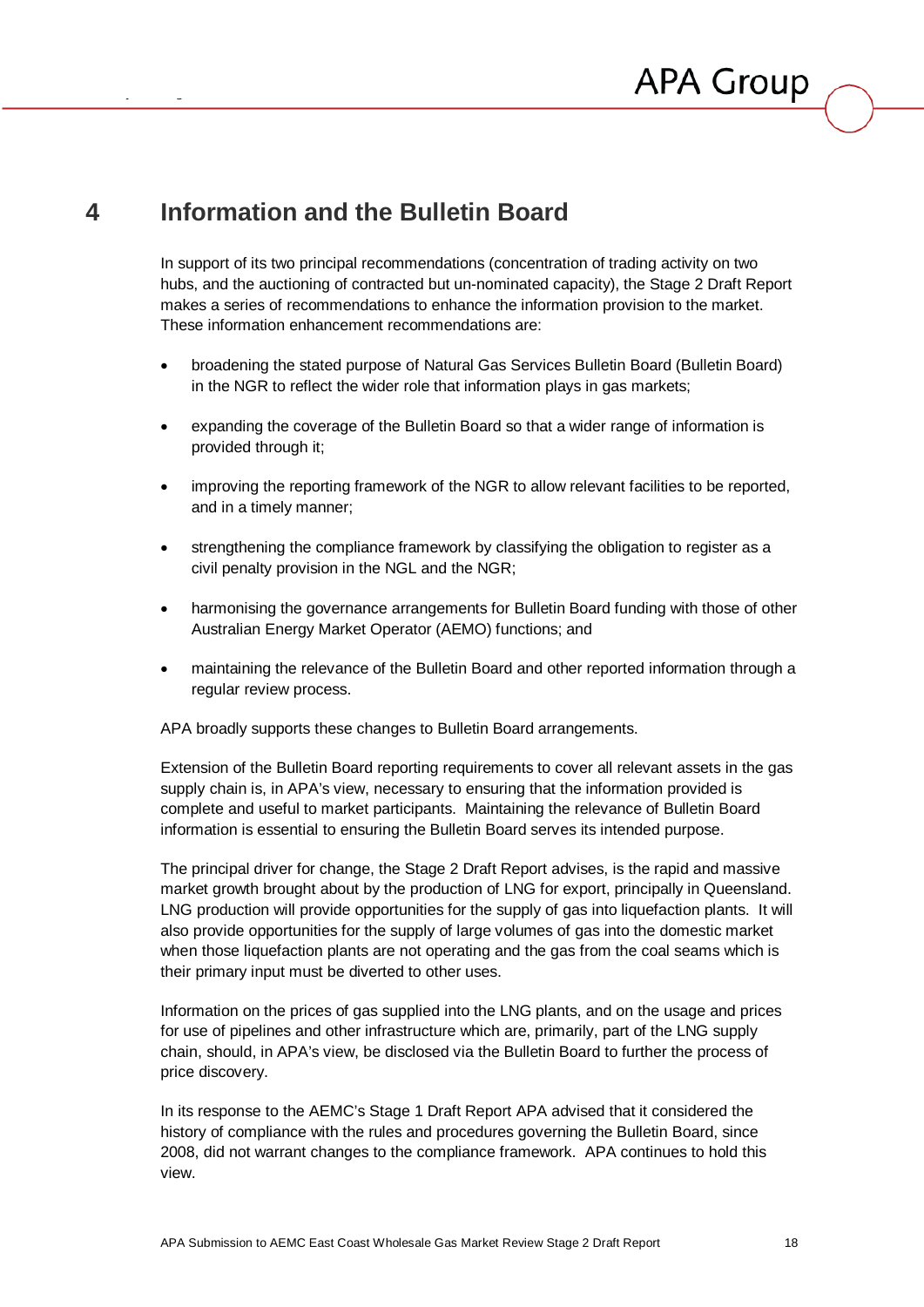The harmonisation of the governance arrangements for Bulletin Board funding with those of other Australian Energy Market Operator (AEMO) functions seems to be to be appropriate.

However, APA remains concerned about the costs which enhanced information provision via the Bulletin Board might impose on pipeline operators. APA does not see the scale of activity by pipeline operators to provide Bulletin Board information as being reduced, and does not see the burden of information provision as being increasingly shared (although a larger number of market participants might be called upon to provide information). APA considers that the cost recovery provisions of the NGR should be modified to better reflect the parties responsible for providing information, and their recovery of the costs.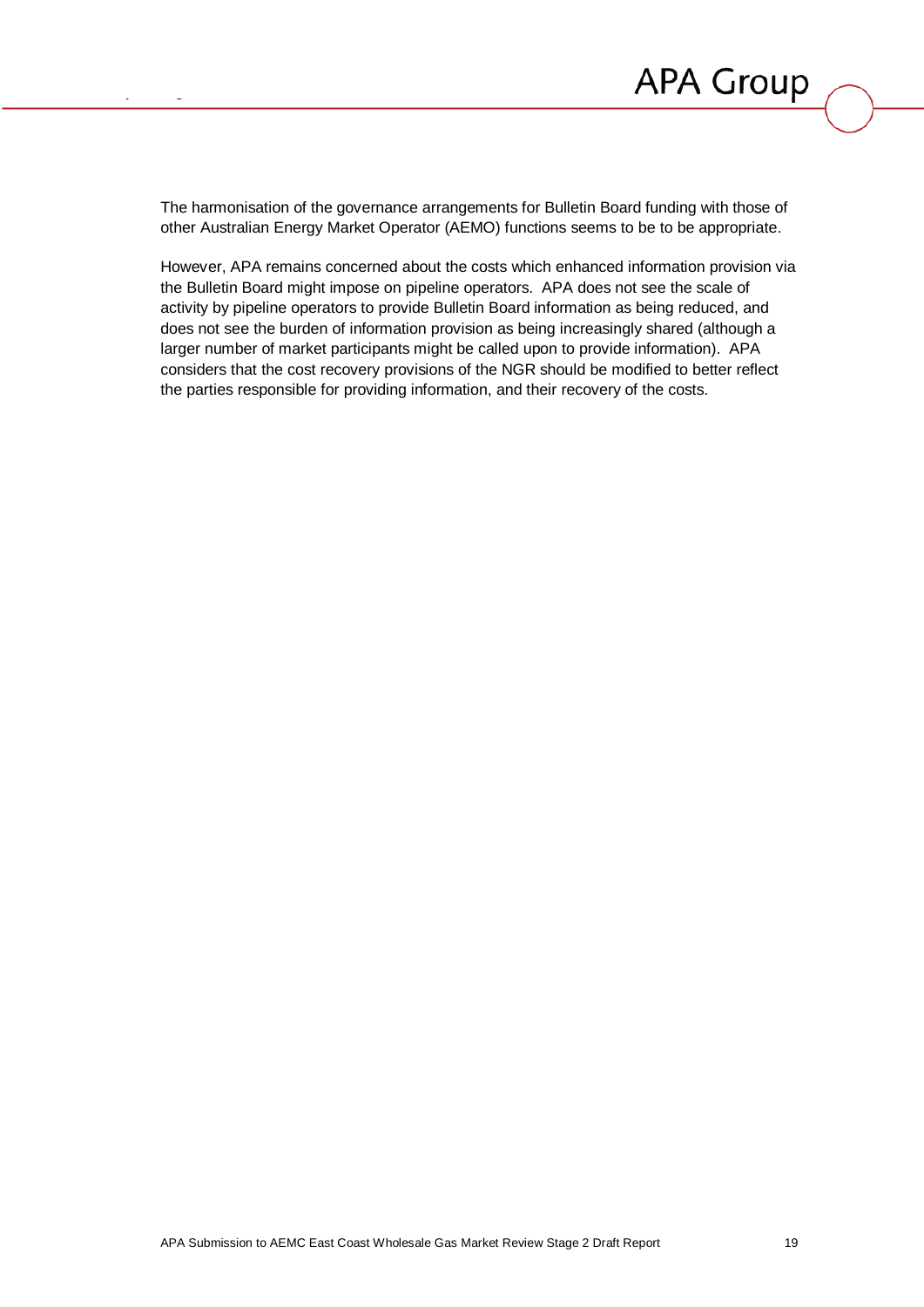## **5 Implementation**

<span id="page-23-0"></span>A staged approach to implementation is proposed in the Stage 2 Draft Report.

Within the next five years, the AEMC anticipates:

- implementation of the recommended enhancements to information provided through the Bulletin Board;
- creation of the governance arrangements required for industry implementation of the recommendations to facilitate access to pipeline capacity, development of the required capacity trading platforms, and implementation of the recommendations to facilitate access; and
- transition of the DWGM to the recommended southern hub design, and complementary development of the proposed entry-exit allocation scheme for the southern hub.<sup>[14](#page-20-0)</sup>

If, within this period of five years, liquidity develops at the southern and northern hubs, the AEMC recommends that the STTMs be pared back so that they support only transparent and competitive balancing.<sup>[15](#page-23-1)</sup>

Although APA does not agree with all of the recommendations of the Stage 2 Draft Report, a period of five years for the implementation of significant changes to market arrangements seems reasonable.

After five years, a review of progress is proposed. This review is to be a review of progress towards the development of a liquid market for pipeline capacity.<sup>[16](#page-23-2)</sup>

To APA, the proposed review seems misdirected. The Stage 2 Draft Report makes a number of recommendations intended to facilitate access to pipeline capacity for the purpose of increasing the volume of trading at hubs, thereby promoting the COAG Energy Council's vision of a liquid wholesale market. Nowhere does the Stage 2 Draft Report consider an objective of developing a liquid market for pipeline capacity.

Nevertheless, if after five years an effective market for pipeline capacity has not developed, the AEMC anticipates that pipeline access arrangement reforms may need to be coupled with a long term use-it-or-lose-it mechanism. Additionally, the AEMC would look to establish a single trading zone in the south east and or the south west of Queensland, and a virtual hub based on that zone.<sup>[17](#page-23-3)</sup>

None of this indicates to APA a coherent view, within the AEMC, of how the east coast gas market might evolve, and of the policy responses likely to be required to assist the process of market evolution.

 <sup>14</sup> AEMC, Stage 2 Draft Report, page 105.

<span id="page-23-1"></span><sup>15</sup> AEMC, Stage 2 Draft Report, page 106.

<sup>16</sup> AEMC, Stage 2 Draft Report, Figure 7.1 and page 106.

<span id="page-23-3"></span><span id="page-23-2"></span><sup>17</sup> AEMC, Stage 2 Draft Report, page 106, and also page 41.